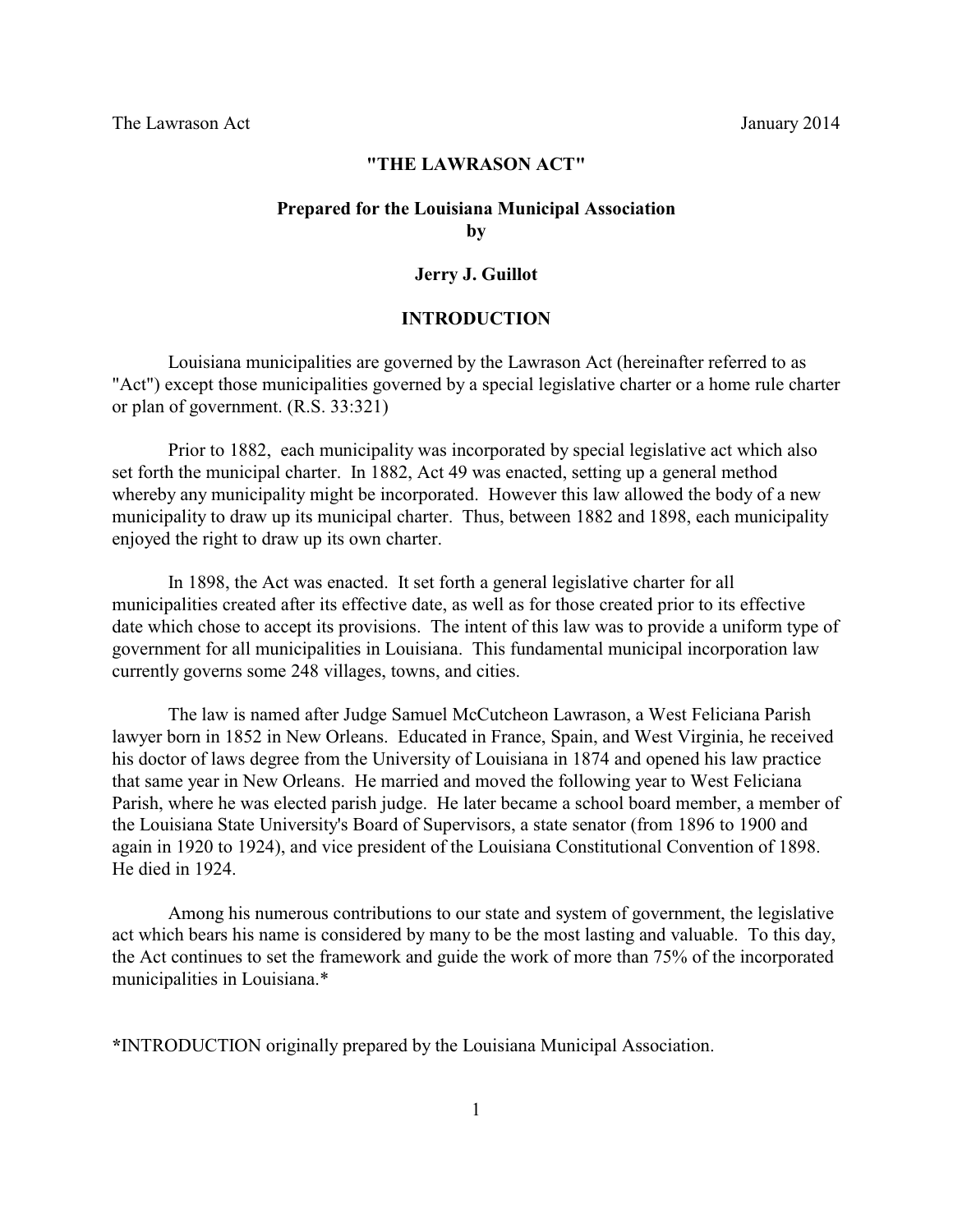### **ADOPTION OF MAYOR-BOARD OF ALDERMEN GOVERNMENT**

The legislative body of a municipality not governed by the Act may, by majority vote, call an election to become so governed. A majority of the legal votes cast at the election are necessary to adopt this form of government. If a majority of the votes cast are against adoption, the legislative body may not call another election on the question for at least 12 months after the election. (R.S. 33:322)

With respect to a municipality governed by a special legislative charter, if the charter is silent on a particular matter, then the Act governs. If a conflict exists between the charter and the Act, then the charter governs. (R.S. 33:481)

Alternatively, the legislature may enact a law providing that a legislative charter municipality shall be governed by the Act.

### **CLASSIFICATION OF MUNICIPALITIES**

Classes - Municipalities are either cities, towns, or villages. Those having 5,000 inhabitants or more are cities; those having less than 5,000 but more than 1,000 are towns; and those having 1,000 or fewer inhabitants are villages. (R.S. 33:341)

Population changes - Whenever a census taken by resolution or a certified report from the federal Census Bureau shows that a municipality's population has increased or decreased so as to take the municipality out of its present class, the board of aldermen must, by resolution, request the governor to change the classification. The results of any census taken by resolution must be certified by the person authorized to take the census.  $(R.S. 33:342(A)(1))$ 

The mayor shall transmit the resolution to the governor. The governor investigates the facts. He is not bound by the census submitted and, if he believes the findings are inaccurate, he may ascertain the facts in any manner he deems appropriate. If the governor finds that the municipality is wrongly classified, he issues a proclamation correctly classifying the municipality, and the proclamation is transmitted to the mayor. (R.S. 33:342(B))

Upon receipt of the governor's proclamation, an ordinance is to be adopted changing the name of the municipality to reflect its new classification. A copy of the proclamation and the ordinance must be transmitted to the secretary of state for recordation. (R.S. 33:342(C))

However, the governing authority may elect not to change the classification of a village when a census shows that its population has increased by fewer than 200 persons since the last decennial census and such increase would otherwise change the classification to town. If the governing authority, by resolution, elects to retain its classification, the mayor must transmit a copy of the resolution to the governor and to the secretary of state for recordation. Laws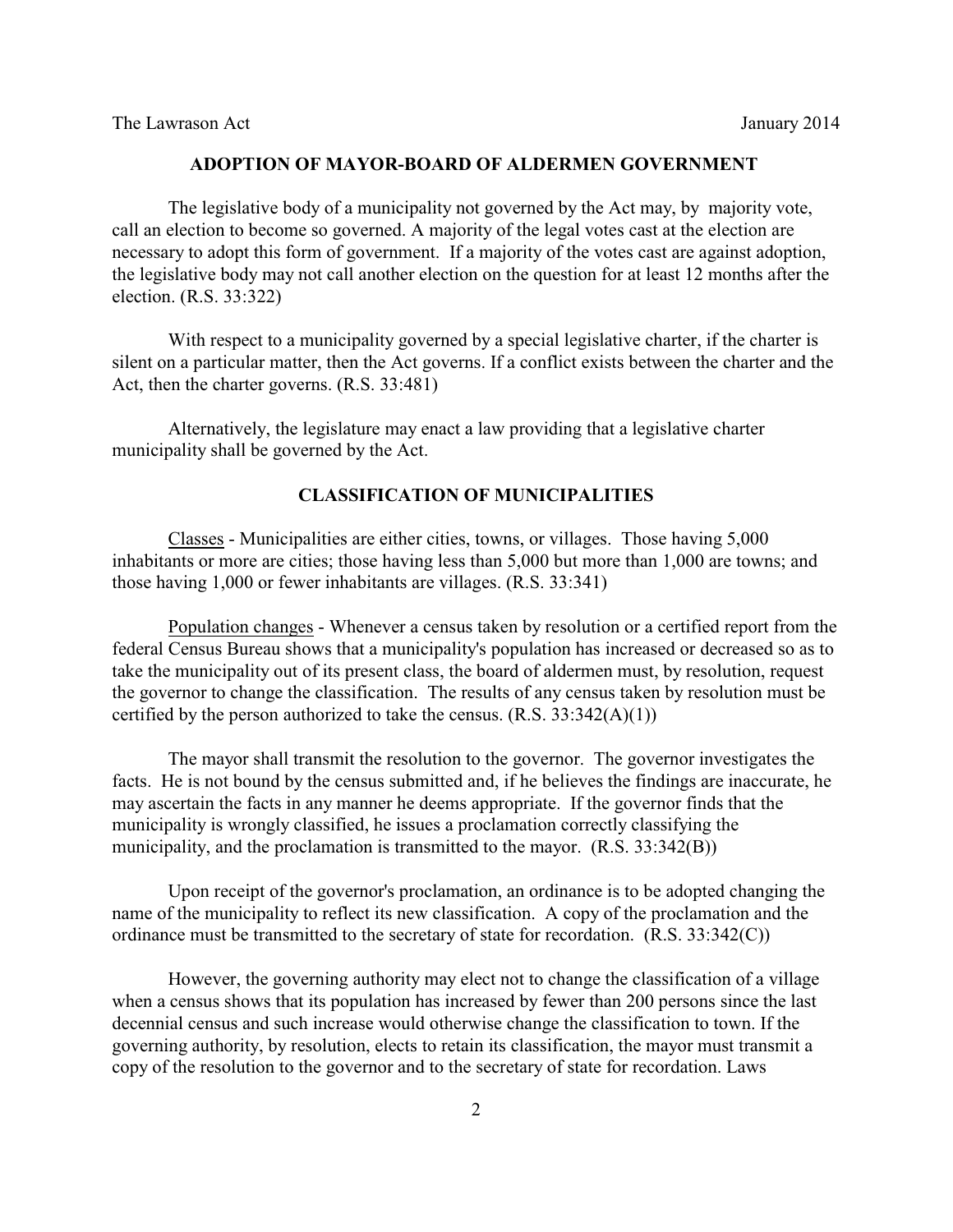applicable to municipalities based upon their population shall be applicable to a municipality that elects not to change its classification based upon its population and not its classification. (R.S. 33:342(A)(2))

Judicial notice - The courts take judicial notice of the class to which each municipality belongs. (R.S. 33:342(D))

#### **MUNICIPAL POWERS**

A municipality may exercise any power and perform any function necessary, requisite, or proper for the management of its affairs not denied by law. In this regard, the board may levy and collect taxes, incur debt, and issue bonds and other evidences of indebtedness as authorized by law. (R.S. 33:361)

NOTE: Section 3 of Act 890 of 1985 - "Any tax or service charge being levied by any municipality subject to the provisions of Part I of Chapter 2 of Title 33 of the Louisiana Revised Statues of 1950 on January 1, 1986, is hereby ratified and shall continue to be levied as provided by law. Bonds or other obligations secured by any such municipality on the effective date of this Act (January 1, 1986) shall continue to be secured by the municipality until they are retired."

#### **ELECTIONS**

Elections are held every four years on the date for municipal and ward elections. The officers elected take office on the first day of July following the election and hold office for four years. (R.S. 33:383(A)(1))

However, the governing authority, by ordinance, may adopt an irrevocable plan for holding elections at the congressional elections. The plan must be filed with the secretary of state not less than one year prior to the opening of the qualifying period for the congressional primary election at which municipal officers are elected initially under the plan. This election must be the first congressional primary election after termination of the terms of office of the municipal officers in office. The elected officers take office on January first following their election and hold office for four years.  $(R.S. 33:383(A)(2))$ 

If no election is held on the day prescribed or if a vacancy in any elected office occurs or if an officer elected fails to qualify, the vacancy is filled in accordance with law. (R.S. 33:383(B))

Officers in office when a municipality elects to come under the Act retain their offices until the first election thereafter and possess the powers of like offices. (R.S. 33:383(D))

NOTE: The governing authority of any municipality with a population of not more than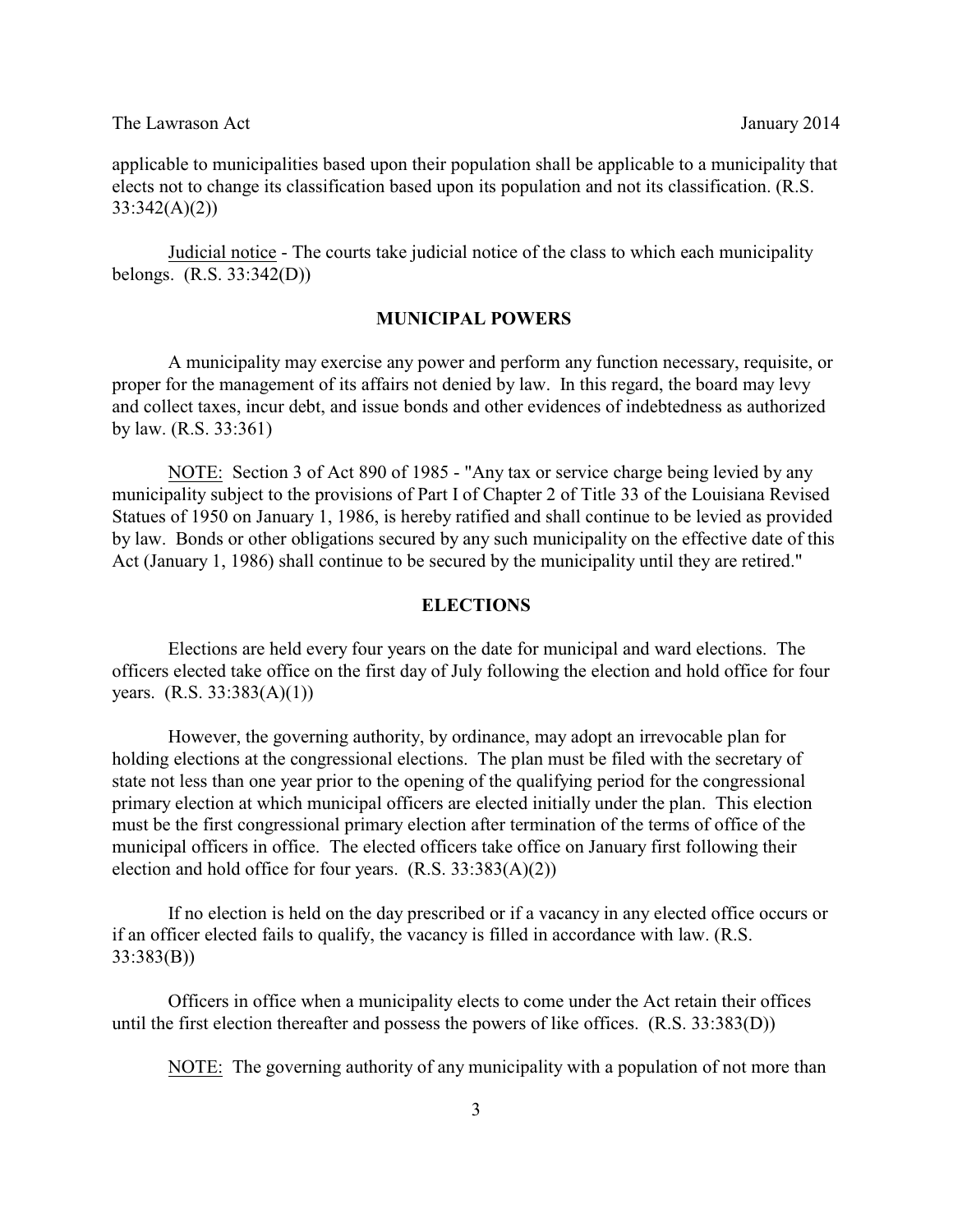1,000 persons according to the latest federal decennial census and which held municipal elections at the same time as the 2004 congressional election, was authorized, by ordinance, to adopt an irrevocable plan for holding municipal elections at the gubernatorial election. (RS. 33:383.2)

### **MUNICIPAL OFFICERS**

The municipal officers are mayor, aldermen, chief of police, tax collector, and clerk.  $(R.S. 33:381(A))$ 

*Ordinance limiting terms for a municipality's elected officials approved by the voters of the municipality at an election is valid as no law, including the Lawrason Act, prohibits term limit provisions for public officials even though such ordinance is not specifically authorized by law.* (AGO 00-158)

*Position of clerk and tax collector is not a classified civil service employee under the 1974 constitution. (Carron v City of Opelousas, App 3 Cir. 2007, 970 So. 2d 1205)*

### **A. Mayor**

The mayor is elected at large. (R.S. 33:381(B)) He must be an elector of the municipality who at the time of qualification as a candidate has been domiciled and actually resided for at least the immediately preceding year in the municipality. (R.S. 33:384)

The mayor is the chief executive officer. (R.S. 33:362(B)) Upon written recommendation of the mayor, any department, other than the police department with an elected chief of police, may be created, abolished, merged, or consolidated by the board. (R.S. 33:362(C))

NOTE: Section 2 of Act 836 of 1997 - Any mayor serving as street commissioner on July 10, 1997 may continue to serve in such capacity.

The mayor has the additional powers, duties, and responsibilities:

(1) To supervise and direct the administration and operation of all departments, offices, and agencies, other than a police department with an elected chief of police, in conformity with ordinances and law; however, no ordinance may limit the authority granted to the mayor by this provision. All administrative staff are subordinate to the mayor.  $(R.S. 33:404(A)(1))$ 

*Mayor can only be required to appoint department heads by ordinance if he initially made the recommendation to the board regarding the organization of municipal departments. (AGO 07- 261)*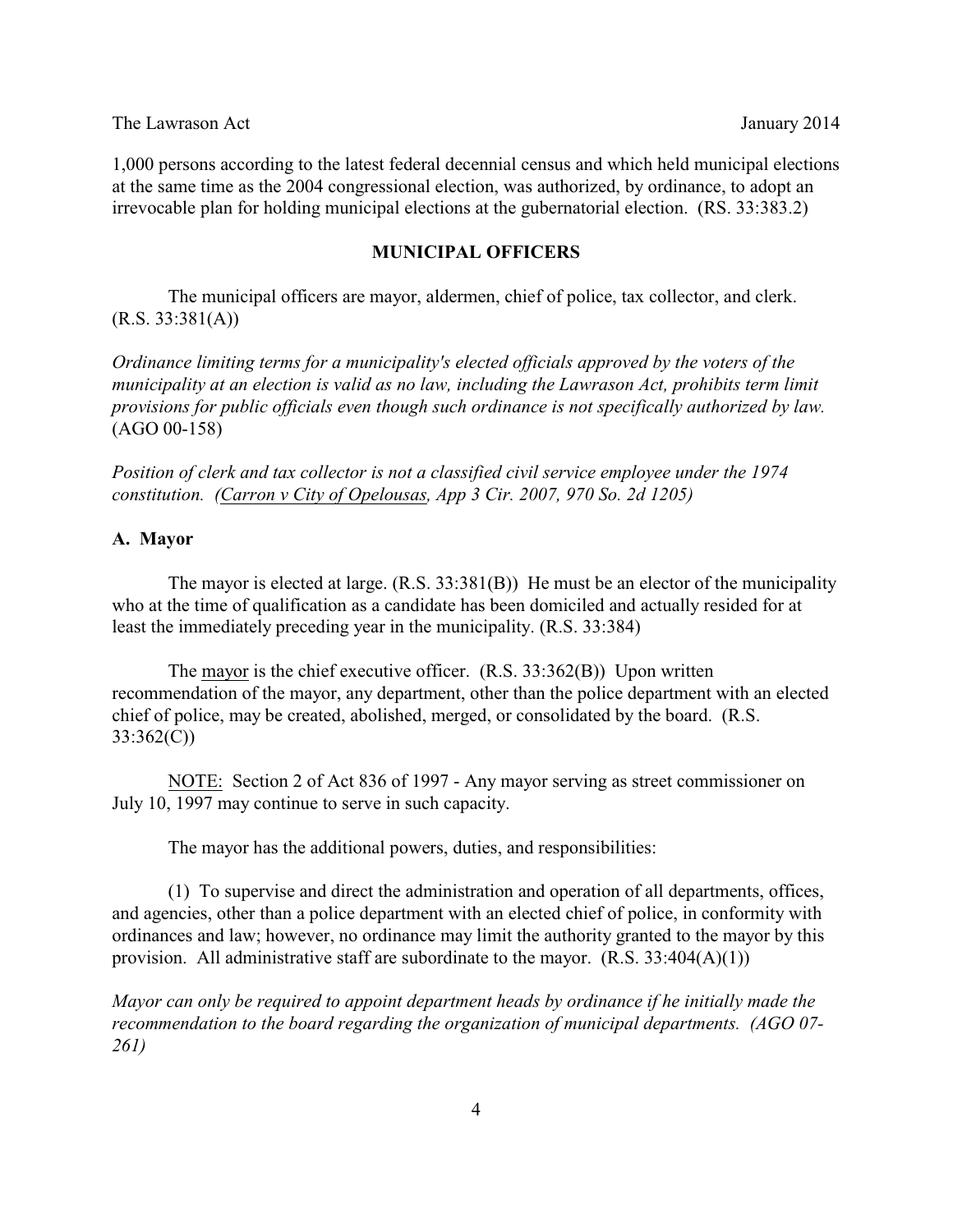*Only mayor has power to conduct annual review and determine if pay raises are warranted for municipal employees. (AGO 12-0056)*

*Board can not mandate a cost of living salary increase to non-elected municipal employees who are under the supervision of the mayor, only mayor can determine if a pay raise is to be awarded to any such employee, provided that funds for the increase must be properly budgeted. (AGO 02- 276)* 

*Mayor is proper person to determine if non-officer employees are to be given raises. (AGO 97- 492)*

*Maintenance of personnel records of nonclassified employees is within the control of the mayor as chief executive officer. (AGO 95-237)* 

*Trial court order that mayor not interfere with appointed police chief was legally erroneous as contrary to clear authority granted to mayor to supervise police department' s management. (Ford v. Wycoff, App 3 Cir. 2000, 757 So. 2d 833)* 

*Mayor may not require police officer within a department headed by an elected chief of police to issue a citation. (AGO 04-0140)* 

*Mayor may limit access to municipal facility if such access would impede daily operations of the facility or cause safety concerns. Further he may restrict access to municipal buildings by limiting the distribution of keys based on security concerns. (AGO 12-0021)*

*Ordinance requiring the purchase of fuel and repair of vehicles and equipment to be rotated monthly with businesses located in the municipality interferes with the authority of the mayor to conduct the daily operations of the municipality and is improper. (AGO 07-0087)* 

*Both mayor and board have the authority to set up advisory committees. (AGO 07-261)*

(2) To delegate the performance of administrative duties to such municipal officers or employees as he deems necessary and advisable. (R.S. 33:404(A)(2))

*As clerk is not an elected official, the mayor, with the confirmation of the board, may appoint someone other than the clerk to take the minutes of a board meeting. (AGO 06-0070)*

(3) Subject to applicable state law, ordinances, and civil service rules and regulations, to appoint and remove employees, other than the employees of a police department with an elected chief of police. However, appointment or removal of a nonelected chief of police, the clerk, the attorney, or any department head is subject to board approval, except that in the case of a tie vote, the mayor's recommendation prevails. Furthermore, selection or removal of any person engaged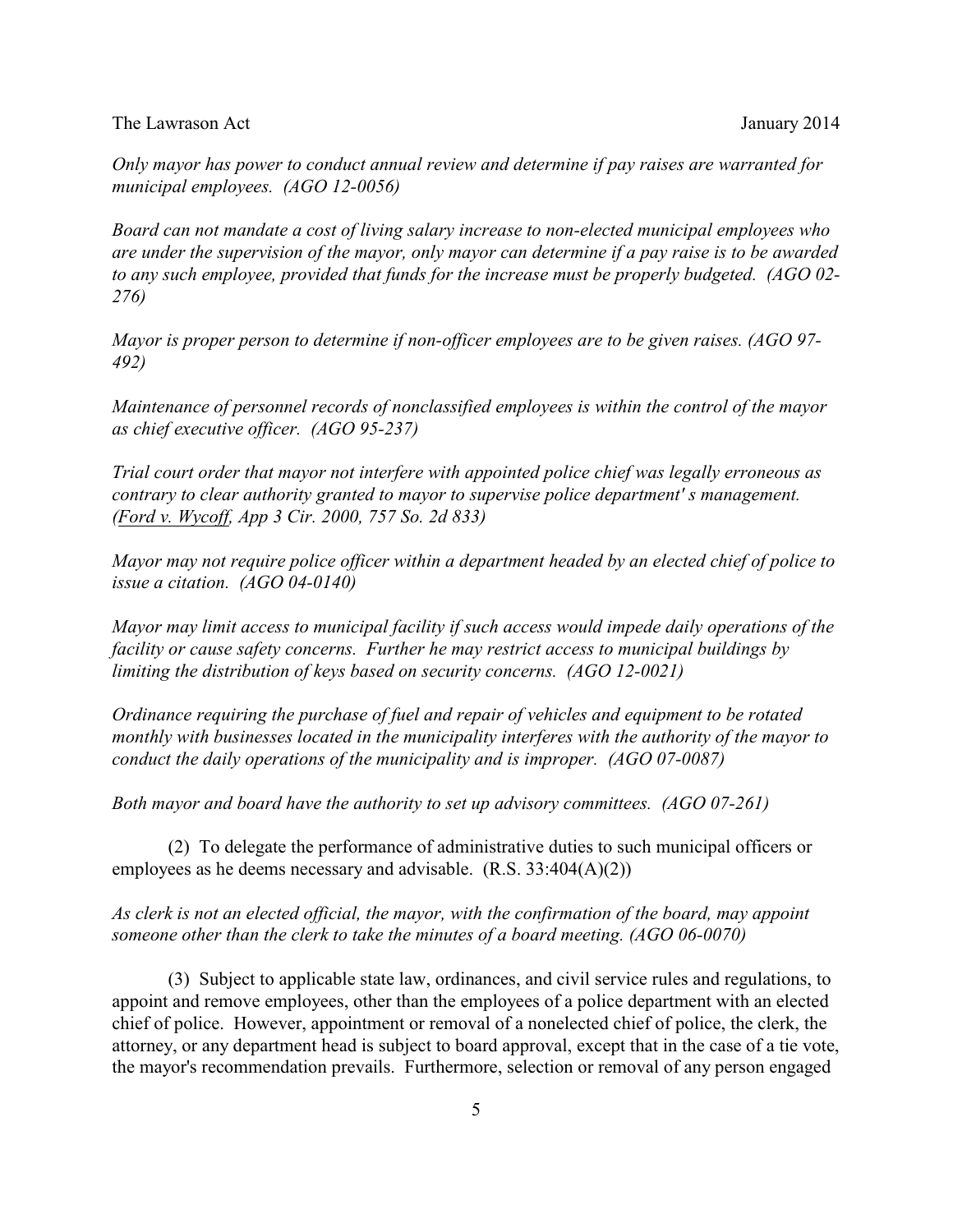to conduct an examination, review, compilation, or audit of municipal books and accounts pursuant to R.S. 24:513, is subject to board approval.  $(R.S. 33:404(A)(3))$ 

*Mayor's authority to hire and fire includes the power to suspend. (Bourgere v. Anzelmo, App 5 Cir. 1988, 517 So. 2d 1121)* 

*Mayor does not have authority to abolish civil service position. (Walker v. City of Opelousas, App. 3 Cir. 2002, 817 So. 2d 1258)* 

*Board does not have authority to remove nonelected chief of police without mayor's concurrence or recommendation. (In re Dismissal of Jordan, App 2 Cir. 1994, 631 So. 2d 57)*

*Ordinance giving authority to appointed department heads to hire and fire municipal employees is invalid as an infringement on the powers and function of the mayor. (AGO 07-0082)*

*"Selection" of auditor by mayor requires that the mayor expressly state a preference among auditor applicants. (AGO 10-0083)*

(4) To sign all contracts on behalf of the municipality.  $(R.S. 33:404(A)(4))$ 

*While mayor may sign contracts on behalf of municipality, he may not enter into a contract involving expenditure of municipal funds, incurring municipal debt, or transfer of municipal property without board approval. (AGO 07-0018; 11-0084)* 

*Mayor cannot unilaterally hire and pay an attorney to defend him at the cost of municipality unless board concurs or funds have already been budgeted by board for legal services. (AGO 09-0132)* 

*Mayor alone can select lowest bidder for a contract when authorized by ordinance or municipal policy. (AGO 01-14)* 

*Mayor cannot unilaterally terminate a contract which has been approved by board without a vote to do so by board. However, if mayor attempts to do so, and board tacitly ratifies his action, it might be judicially determined that contract was terminated. (AGO 090-0181)*

*In order for a contract extension approved by the city council to be valid, the mayor must sign the contract. (AGO 10-0245)*

(5) To prepare and submit an annual operations budget and a capital improvements budget for the municipality to the board in accordance with the Local Government Budget Act and any other supplementary laws or ordinances.  $(R.S. 33:404(A)(5))$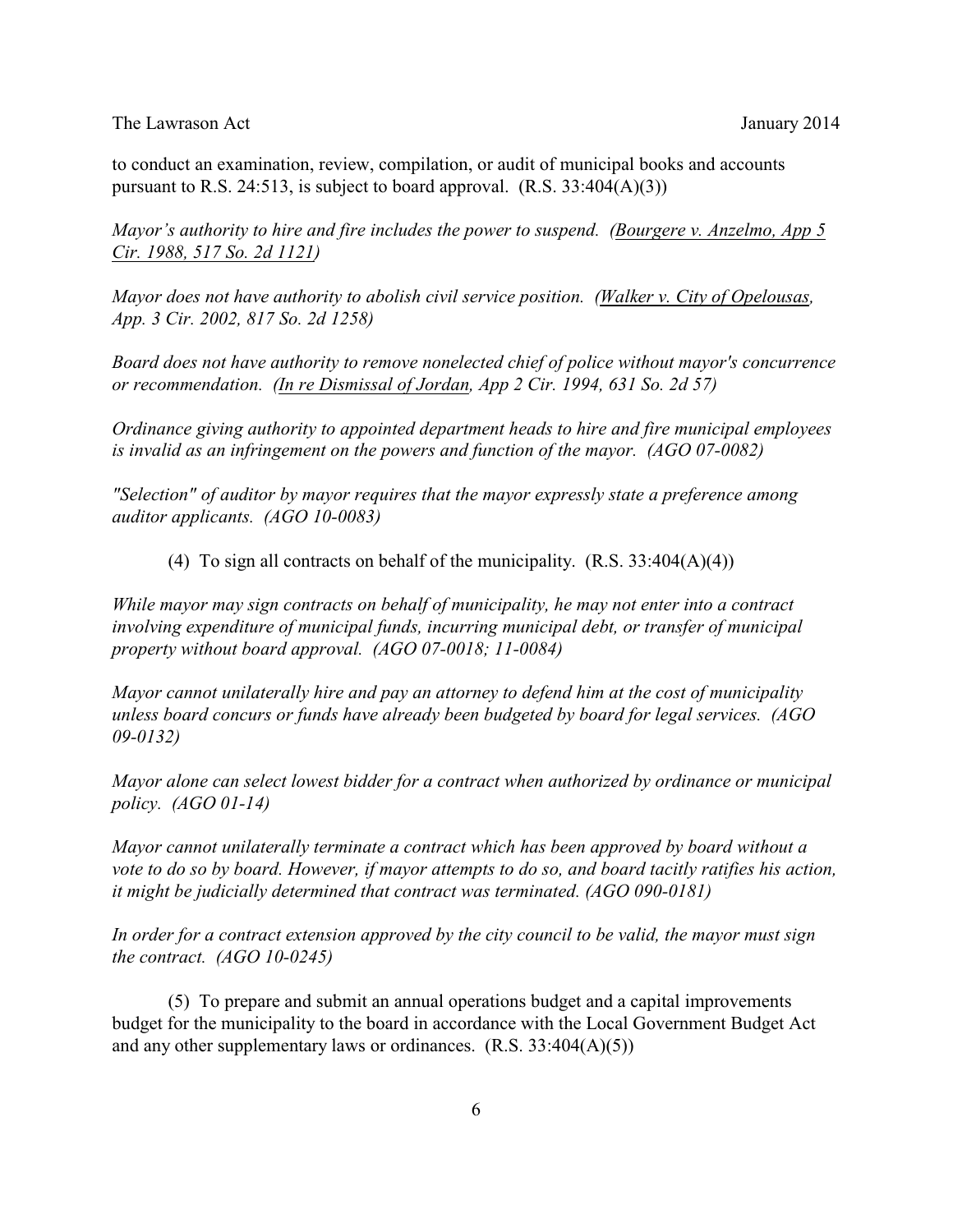# *Under this provision and the Local Government Budget Act, the annual budget submitted by the mayor must include recommended expenditures of the police department of an elected chief of police. (AGO 13-162)*

(6) To represent the municipality on all occasions required by state law or ordinance.  $(R.S. 33:404(A)(6))$ 

(7) To be the keeper of the municipal seal and affix it as required by law. (R.S. 33:404(A)(7))

(8) To sign warrants drawn on the treasury for money, to require that the clerk attest to such warrants, to affix the municipal seal thereto, and to keep an accurate and complete record of all such warrants.  $(R.S. 33:404(A)(8))$ 

*Ordinance requiring all bills over \$100 be submitted to board for payment approval impinges on authority of mayor. (AGO 03-0036)* 

*Mayor can pay specific bills without board approval when the bills fall within a category on approved budget and proper appropriations were made. Board can require list of all accounts and accounts payable and purchase orders be presented to them by mayor. (AGO 03-183)*

*Mayor may require an additional signature on all checks drawn upon municipal treasury so long as mayor still signs all checks, the additional signatory has no discretion regarding signing the checks, and mayor retains authority to revoke second signature requirement. (AGO 05-0003)* 

*Mayor may not make changes to municipal budget unilaterally by refusing to pay salary of a Parish Council on Aging site manager after salary has been properly approved by previous mayor and board and funds have been duly appropriated. (AGO 09-0187)*

*Mayor has the authority to expend public funds to promote, encourage, and develop industry, trade and commerce, which may include the town hosting a music event, if the funding for the event does not exceed the amount allocated by the board in the funds budgeted for the purpose of entertainment and attractions. (AGO 10-0268)*

(9) To have any other power or perform any other duty as may be necessary or proper for the administration of municipal affairs not denied by law.  $(R.S. 33:404(A)(9))$ 

*Control of litigation is within power of mayor, subject to budgetary control of board. (AGO 96- 34)*

*Investment of surplus monies is an executive function and mayor can transfer monies from one investment vehicle to another without prior board approval. (AGO 00-205)*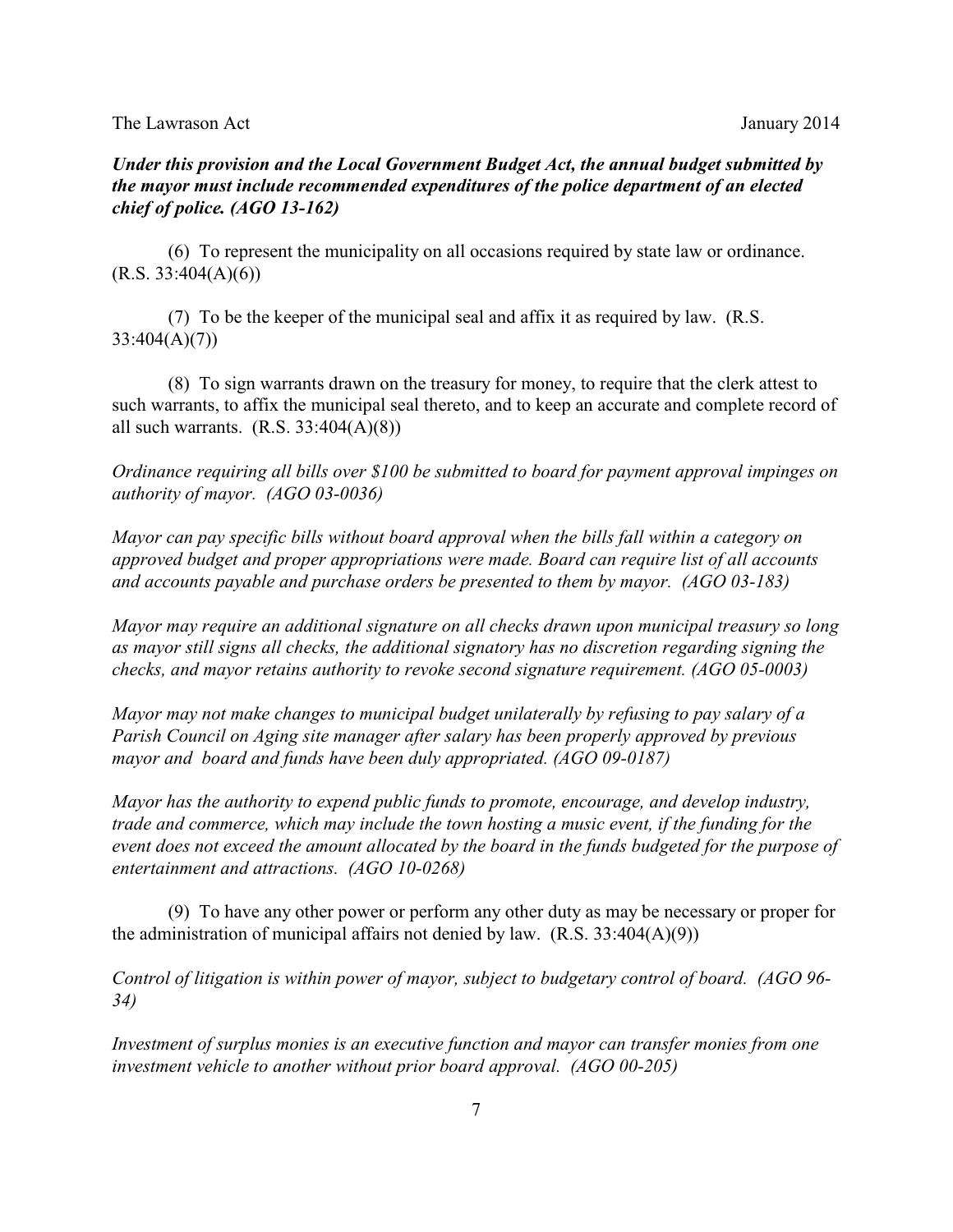Disability - If the mayor is unable to carry out the duties of the office by reason of physical or mental disability, as determined by a licensed physician, the mayor pro tempore shall perform all of the duties of the mayor for the duration of any such disability. (R.S. 33:405(A)(4))

# **B. Board of Aldermen**

Powers - The legislative powers of the municipality are vested in and exercised by the board. (R.S. 33:362(A)(1))

*Board has control over the municipal fisc and their express or implicit authorization is required for all public expenditures. AGO 94-520*

*Board has no power to remove mayor from office. (Higginbotham v. Flood, App. 2<sup>nd</sup> Cir. 2010, 36 So. 3rd 444) Board has no power to declare a vacancy in elected office. (AGO 12–0097 and 12-0045)*

*Outside of R.S. 33:404(A)(3), board does not have authority to hire, fire, or discipline municipal employees or to review the termination of municipal employees made by the mayor. (AGO 12- 0056)*

*Board can not mandate cost of living salary increase to non-elected municipal employees who are under the supervision of mayor, only mayor can determine if a pay raise is to be awarded to any such employee, provided that funds for the increase must be properly budgeted. (AGO 02- 276)*

*Both mayor and board have authority to set up advisory committees. (AGO 07-261)*

*Aldermen have no individual authority to issue work orders to a department, as this administrative task is delegated to mayor. (AGO 92-454)* 

*An alderman, acting alone and without authority from the board, cannot bind town to pay attorney for legal advice. (AGO 98-474)*

These powers include, but are not limited to:

(1) Enacting ordinances and enforcing the same by fine not to exceed \$500 dollars or imprisonment not exceeding 60 days, or both.  $(R.S. 33:3612(A)(2)(b))$ 

*Board, by ordinance, can terminate mayor's authorization to use a municipal credit card. (AGO 04-0126)* 

*Ordinance can require mayor to appoint department heads only if mayor initially made*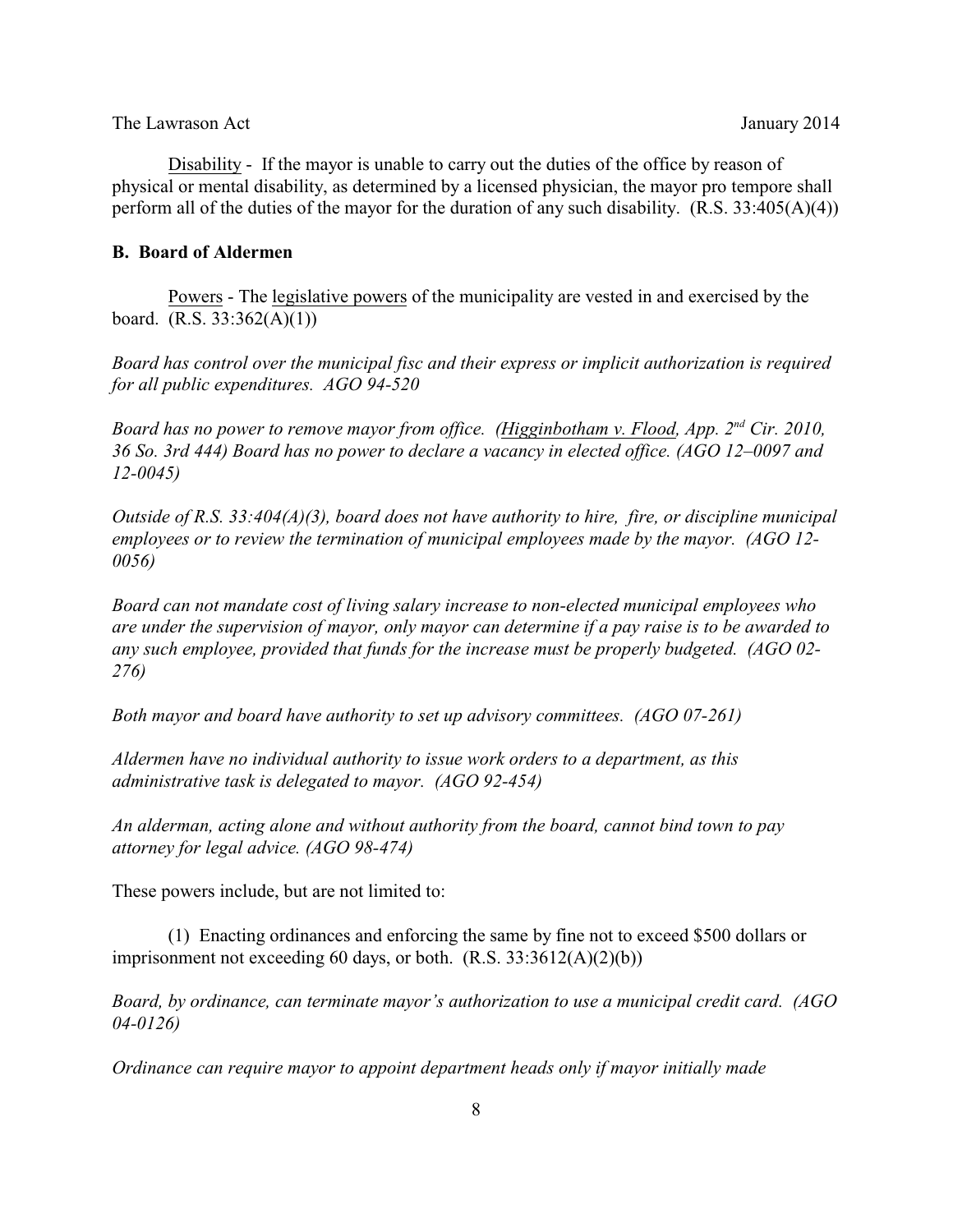### *recommendation to board regarding organization of municipal departments. (AGO 07-261)*

*Board can validly require all municipal vehicles, except police units, be parked at a municipal facility at close of the business day, if done by ordinance. (AGO 03-183)* 

*Ordinance requiring purchase of fuel and repair of vehicles and equipment to be rotated monthly with businesses located in municipality interferes with authority of mayor to conduct daily operations of municipality and is improper. (AGO 07-0087)* 

(2) Providing by ordinance for assessing against the abutting property the cost of cutting, destroying, or removing noxious weeds, grass, or other deleterious, unhealthy, or noxious growths or accumulations on any sidewalk; assessing on the owner of such lot or place or area the cost of cutting, destroying, or removing noxious weeds, grass or other deleterious, unhealthy, or noxious growths or accumulations within the corporate limits; and on the owner of any lot or place or area within the corporate limit the cost of cutting, destroying or removing noxious weeds, grass, or other deleterious, unhealthy, or noxious growth or accumulation on the lot or place or area; and providing for the filing of notice of such cost which shall constitute a privilege upon the property and shall be prior in rank to mortgages, vendor's privileges, and all other privileges except tax privileges. (R.S. 33:362(A)(2)(c))

(3) Seeking reimbursement from a former municipal employee on whose behalf the municipality paid licensure fees for a commercial driver's license when such employee is employed for a period of six months or less from the date upon which the municipality paid such licensure fee on behalf of the employee. Reimbursement is limited to the amount of the licensure fee paid by the municipality. The former employee is liable to the municipality for an amount equal to the amount of the licensure fee paid by the municipality.  $(R.S. 33:362(A)(2)(d))$ 

(4) Subject to law and applicable civil service rules and regulations, by ordinance, providing policies and procedures regulating the employment of municipal employees including the hiring and firing of such employees.  $(R.S. 33:362(A)(3))$ 

*Board cannot alter rules for vacation days for municipal employees by motion as an ordinance is required. (AGO 12-0043)*

*Board may adopt personnel policy, by ordinance, that regulates the rights of at-will non-civil service employees, neither in policy-making nor confidential duties, to engage in political activity and provide that such an employee shall be terminated or required to take a mandatory leave of absence if the employee participates in any political activity or seeks political office. (AGO 11-0215)*

(5) Creating, abolishing, merging, or consolidating any department, other than the police department with an elected chief of police, upon written recommendation of the mayor. (R.S.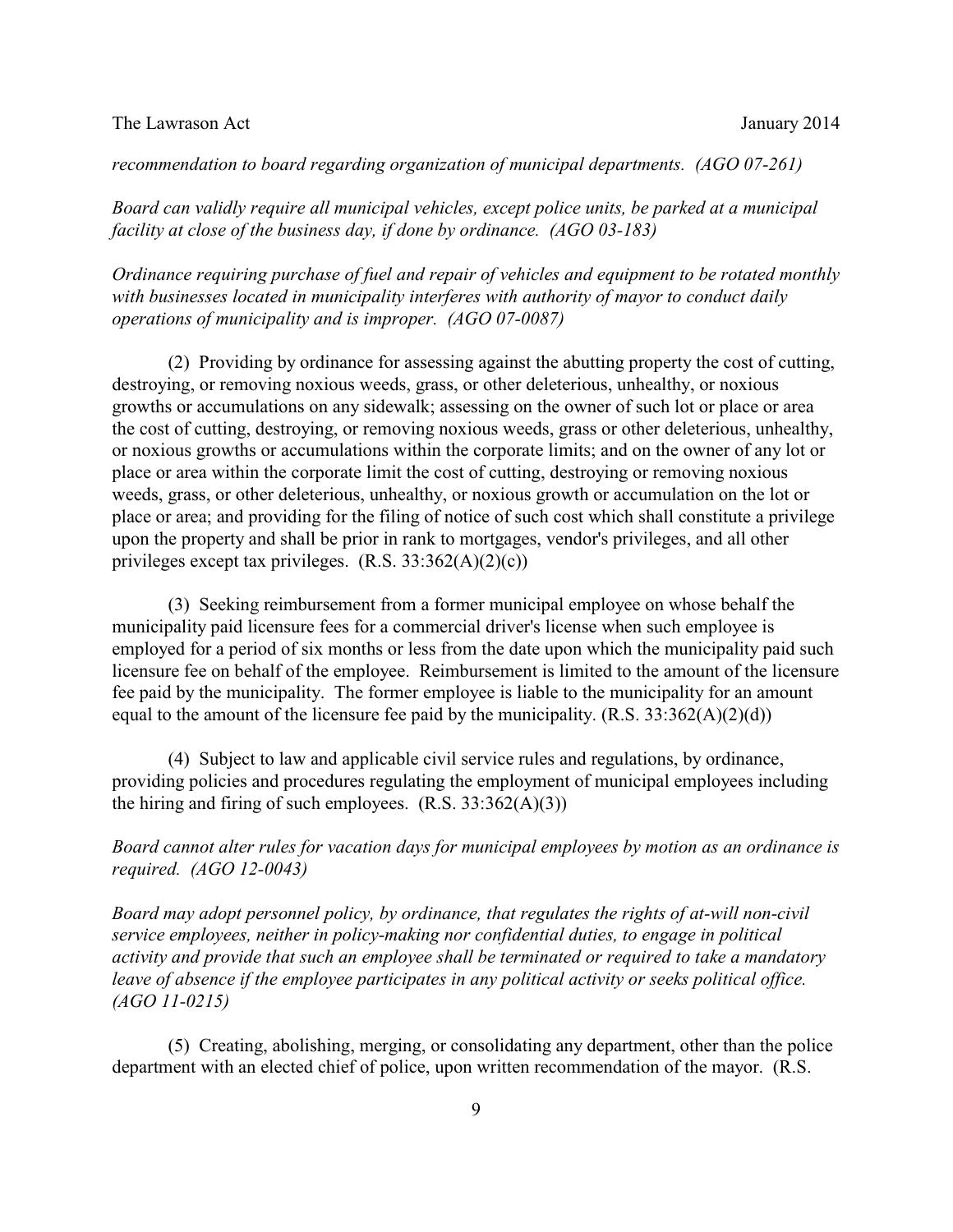### 33:362(C))

Number - The number of aldermen in a city must be not less than five nor more than nine; the number of aldermen in a town is five; and the number of aldermen in a village is three. (R.S. 33:382(A))

If a city has eight or more aldermen, two must be elected from each district and the remainder elected at large. If a city has seven or fewer aldermen, an equal number of aldermen are elected from each district and the remainder elected at large. If a town is divided into districts, one alderman is elected from each district and one elected at large. Aldermen in villages are elected at large. (R.S. 33:382(B))

A board not divided into districts may, by ordinance, divide the municipality into districts. Each district must contain as equal population as possible and the territory in each district must be contiguous.  $(R.S. 33:382(C)(1))$ 

The board may, by ordinance, divide the board into divisions, such that aldermen are elected at large but each alderman is elected to a specific division for the sole purpose of nomination and election and which is designated alphabetically. Of the initial aldermen to be elected under this provision, the alderman senior in point of continuous service presides over Division "A", and the other aldermen preside over the other designated divisions according to their respective periods of continuous service. If two or more aldermen in a municipality have served continuously for the same length of time, the alderman senior in age presides over the division first in alphabetical order. The successor to any alderman presides over the same division as his predecessor. A candidate for such nomination and election shall, at the time of filing his declaration as a candidate, designate the division for which he is a candidate. The electors shall elect one alderman from among the candidates for each division. (R.S. 33:382(C)(2))

The board may establish, by ordinance, that aldermen are to be elected in a manner different from that provided in R.S. 33:382. The ordinance may provide that all aldermen be elected at large, that a number of aldermen be elected at large and a number from districts in proportion other than that specified in R.S. 33:382, or that only some of the board members be elected to particular divisions. However, no ordinance changing the manner in which aldermen are elected shall be adopted within one year of the date of an election for aldermen. (R.S. 33:382(D))

Once the boundaries of districts or the divisions have been established by ordinance, they shall not be changed for two years from the effective date of the ordinance. The boundaries once established may only be changed by a vote of two-thirds of all board members. No change in the boundary of a district or the division shall be made, however, within one year of the date of an election for aldermen. (R.S. 33:382(E))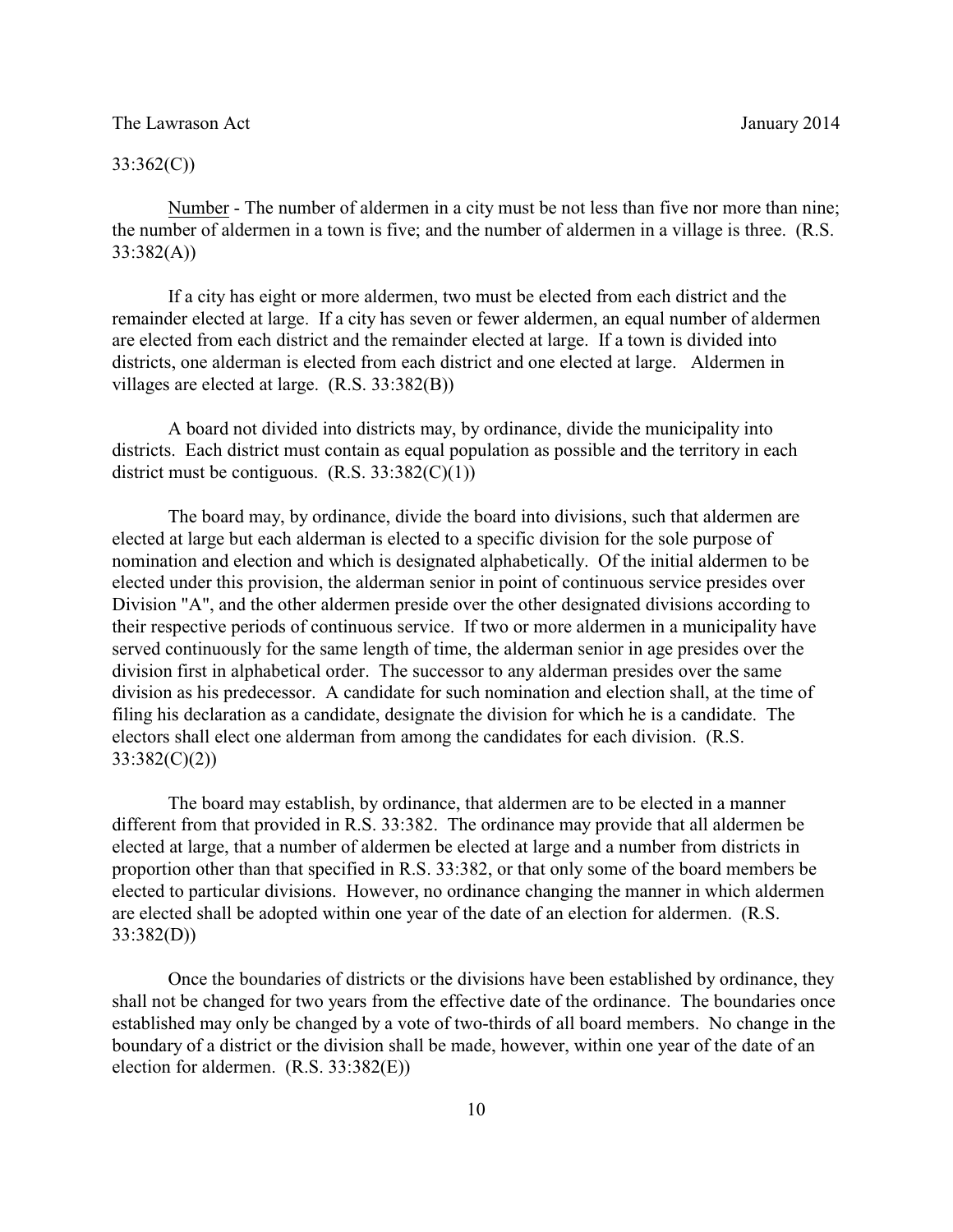The board shall reconsider the boundaries of the districts within six months of the official publication of the federal decennial census by the Census Bureau and within six months of any annexation. The purpose of any such reconsideration shall be to determine if the boundaries of the districts continue to divide the municipality into districts of nearly equal population. (R.S.  $33:382(F)(1)$ 

If upon reconsideration, a board determines that unequal apportionment of the municipal population exists, the board shall, by ordinance, change the boundaries to reflect as nearly as possible an equal apportionment of the population. (R.S. 33:382(F)(2))

The boundaries of any election district for a new apportionment plan from which members of the governing authority are elected shall contain, to the extent practicable, whole election precincts established by the parish governing authority. (R.S. 33:382(G))

Qualifications - Qualifications of aldermen are the same as for the mayor, and in addition, those elected from wards must be residents of their respective wards. (R.S. 33:385(A))

Vacancies - A vacancy in the office of alderman is filled pursuant to R.S. 18:602. [The governing authority, within 20 days, appoints a person to fill the vacancy who meets the qualifications of the office. The presiding officer is not be required to vote on such an appointment unless a tie vote occurs, in which case he must vote to break the tie; however, in no case shall he vote more than once on the appointment. If a vacancy is not filled within the time specified, the governor fills the vacancy. If the unexpired term of an office is one year or less, the person appointed to fill the vacancy or designated to assume the duties of the office serves for the remainder of the unexpired term. If the unexpired term exceeds one year, the governing authority, within 20 days after the vacancy occurs, must issue a proclamation ordering a special election to fill the vacancy and specify in the proclamation, the dates on which the primary and general elections will be held and, the dates of the qualifying period for candidates in the special election. In selecting the dates for such special elections, the governing authority may choose a gubernatorial or congressional election date, if such date is available within a year of the occurrence of the vacancy or may select an election date in accordance with state law. If the governing authority fails to issue the proclamation within 20 days after the vacancy occurs, the governor issues the proclamation. In the event of a tie vote in filling a vacancy, the mayor as the presiding officer shall vote to break the tie.] If the mayor fails or refuses to do so, the members of the board must notify the governor of the existence of the vacancy, and within **10** days after he receives the notice, the governor shall make an appointment to fill the vacancy. (R.S. 33:385(B))

Dual officeholding - In addition to the Dual Officeholding and Dual Employment Law (R.S. 42:61 et. seq), the Act provides that no board member shall hold any other office or employment under the municipal government while a member of the board, except as is provided for in R.S. 33:381 and R.S. 33:386. (R.S. 33:385(C))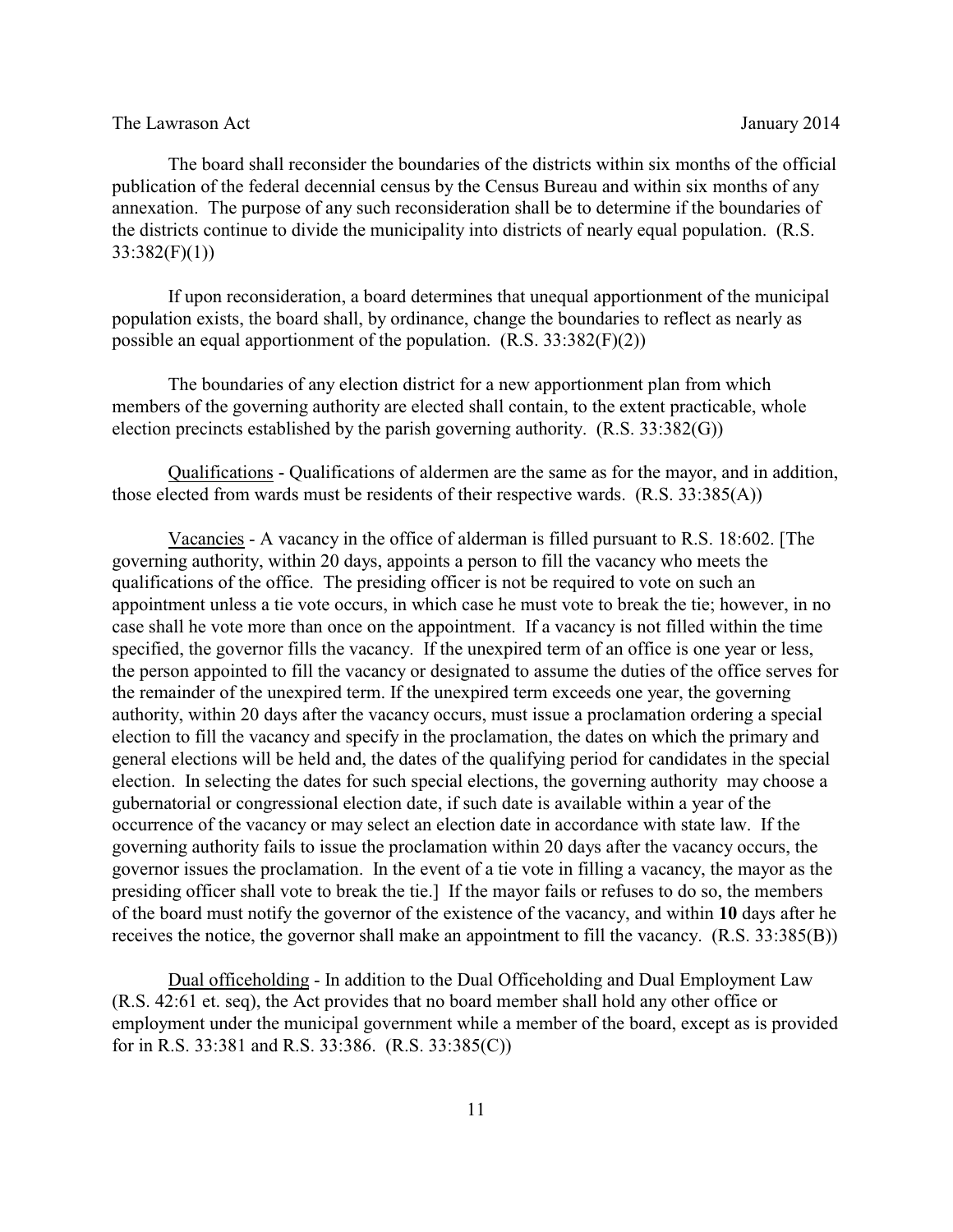### The Lawrason Act **Immunolation** January 2014

NOTE: Section 2 of Act 836 of 1997 - Any alderman serving as clerk or as street commissioner on July 10, 1997 may continue to serve in such capacity.

# *Board member cannot also be a member of municipal planning commission or municipal board of adjustment. (AGO 07-0109)*

Council - The governing authority may, by resolution, elect to be known and referred to as a village, town, or city council as appropriate. Each member of the council is known and referred to as a council member. The governing authority may make other conforming changes in naming conventions, but no change shall in any way alter the applicability of state law to the municipality, its governing authority, or the members thereof. The governing authority shall submit a copy of the adopted resolution to the secretary of state for recordation. (R.S. 33:343)

Mayor pro tempore - The board shall select one of its members to be mayor pro tempore.

### *Mayor must vote to break a tie vote for mayor pro-tempore. (AGO 03-0053)*

If the mayor is unable to attend a board meeting, the mayor pro tempore shall preside with all rights and powers granted to the mayor with regard to presiding.  $(R.S. 33:405(A)(3))$ 

 If the mayor is unable to carry out the duties of the office by reason of physical or mental disability, as determined by a licensed physician, the mayor pro tempore shall perform all of the duties of the mayor for the duration of any such disability.  $(R.S. 33:405(A)(4))$ 

Otherwise, the mayor pro tempore has no additional authority to perform the duties of the mayor except as provided by law or upon the written consent of the mayor.  $(R.S. 33:405(A)(4))$ 

*Mayor pro tempore is authorized to sign municipal payroll checks in mayor's absence. (AGO 09-0103)*

### **C. Chief of police (marshal)**

The chief of police (marshal) is elected at large. (R.S. 33:381(B)) He must be an elector of the municipality. At the time of qualification as a candidate, he must have been domiciled for at least the immediately preceding year in the municipality. (R.S. 33:385.1(A)) However, the elected chief of a village at the time of qualification as a candidate must have been domiciled for at least the immediately preceding six months in the village. (R.S. 33:385.1(B))

Municipalities where the chief is appointed rather than elected as of August 1, 1970, may continue to operate with an appointive chief. (R.S. 33:381(B))

A majority of the qualified electors voting at a special election called by the board for that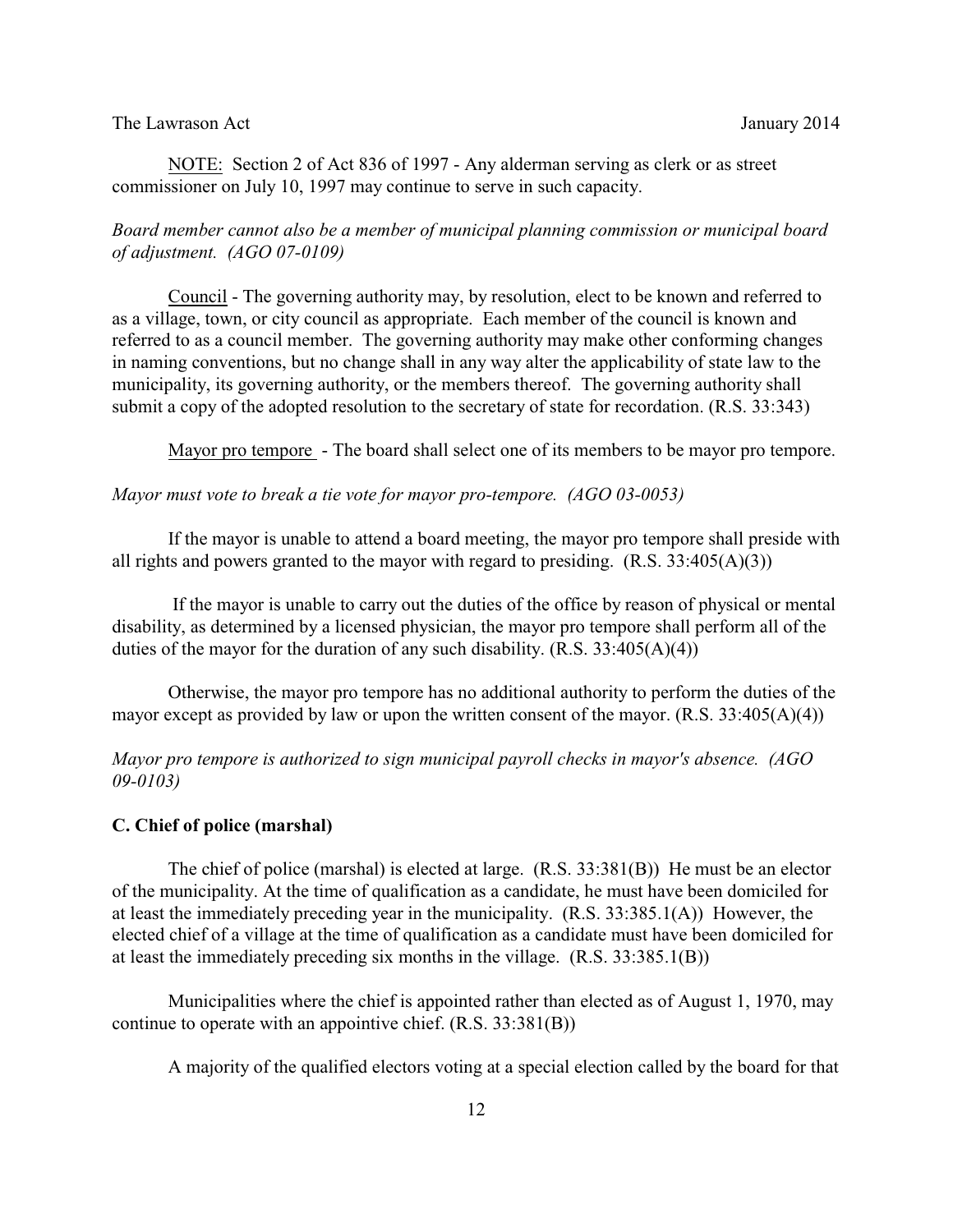purpose, may authorize the mayor to appoint the chief, with board approval. The election must be called only upon the presentation of a petition, directed to the board and signed by at least 25% of the qualified electors of the municipality. Once the election has been called and held, no further or other election on the same question can be held for at least four years.

Upon a vote to authorize the mayor to appoint the chief, the first appointment shall be made at the end of the term of the chief in office at the time the election was held unless at that time the office of chief is vacant or the incumbent is an appointed official.

Upon the expiration of at least four years after the effective date of determination that the chief be appointed rather elected, the people may determine that the office shall be elective, but only in the same manner and procedure as described above. (R.S. 33:381.1)

A municipality with a population of 5,000 or less according to the latest federal decennial census, voters may, at a special election called by the municipal governing authority for that purpose, authorize the mayor to thereafter appoint a marshal who is the chief of police with the approval of the governing authority or provide for the election of a marshal who is the chief of police. The election is called only upon the adoption of an ordinance by a two-thirds vote of the governing authority. Once the election has been called and held, no further or other election on the same question shall be held for at least four years. If the voters authorize the mayor to appoint the marshal, the first appointment shall be made at the end of the term of the marshal in office at the time the election was held unless at that time the office of marshal is vacant or the incumbent is an appointed official. If the voters vote to elect the marshal, the term for the elected marshal shall begin at the end of the term of the marshal in office at the time the election was held unless at that time the office of marshal is vacant. Upon the expiration of at least four years after the effective date of any such determination that the marshal shall be an appointed rather than an elected official or an elected rather than an appointed official, the people of any such municipality may determine that said official shall be elected or appointed, according to the same procedure. (R.S. 33:381.2)

In addition, certain municipalities have been authorized by law to conduct an election to abolish the office of chief of police. (See LOCAL PROVISIONS)

Powers. The chief is ex officio a constable. He has general responsibility for law enforcement in the municipality, and is charged with the enforcement of all ordinances within the municipality and all applicable state laws. He is to perform all other duties required of him by ordinance. (R.S. 33:423) The chief of police may be tax collector or assessor, if the board so decides. (R.S. 33:381(B))

Term. The term of a nonelected chief of police ends at the time of the first regular meeting of the board of aldermen succeeding each regular municipal election. (R.S. 33:386(D))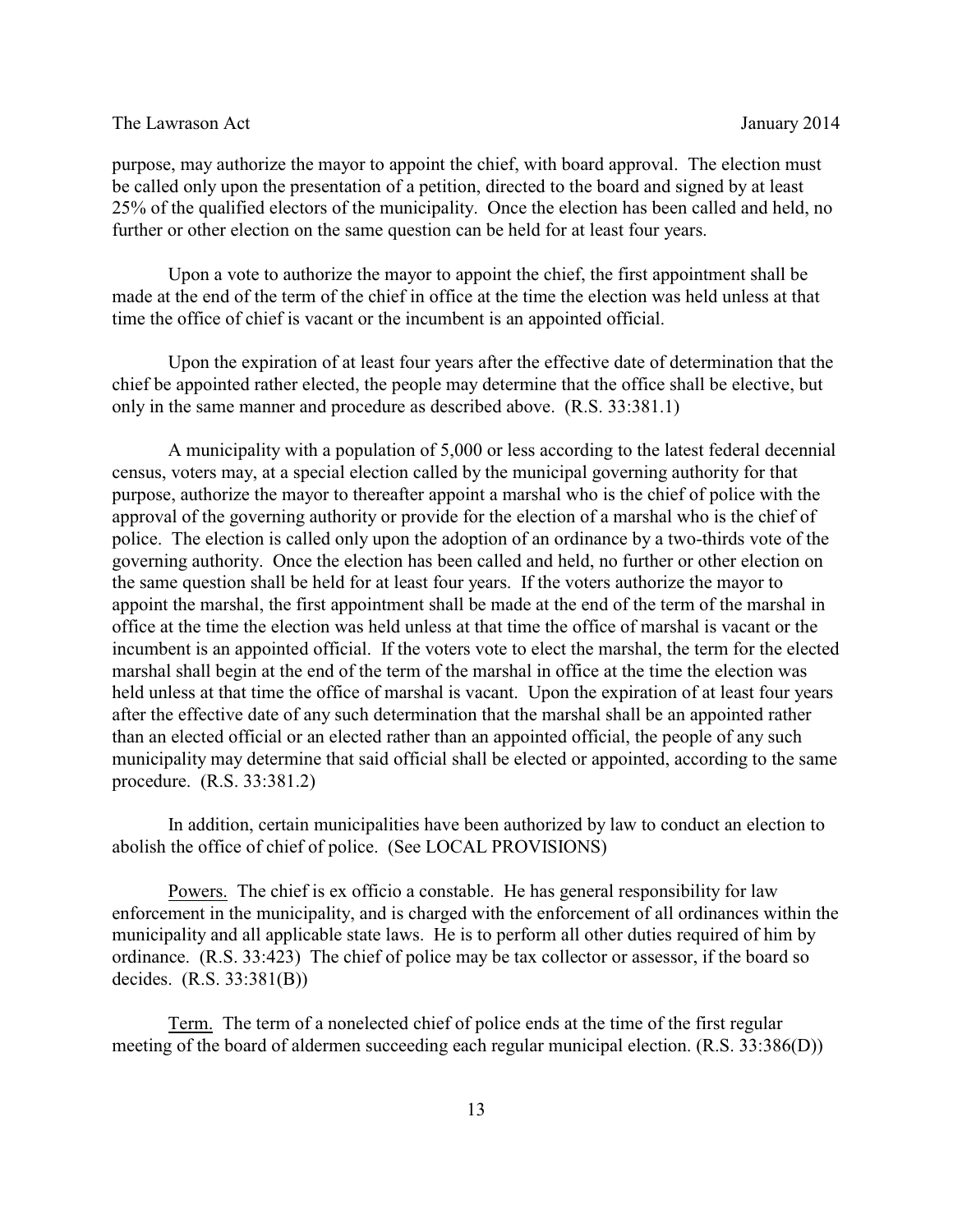#### General.

*Authority of chief as chief law enforcement officer of municipality, within municipal limits and as to all offenses, may not be superseded or limited by sheriff. (AGO 97-484)* 

*Sheriff and chief of police within a municipality share concurrent jurisdiction. (AGO 05-0221)* 

*Off-duty officers may utilize department equipment for private security work. (AGO 12-0009)*

*Chief may not by agreement transfer his powers and duties to mayor. (AGO 00-51)* 

*Chief is not empowered to contract privately for the performance of office duties. (AGO 07- 0048)* 

*Chief is not authorized to enter into agreement permitting the use of a municipal facility during an emergency. (AGO 11-0105)*

*Chief cannot use a police vehicle assigned for him for personal use without authorization of mayor or board. (Lentini v. City of Kenner, 211 So. 2d 311 (La. 1968); AGO 96-475; AGO 00- 398)* 

*Ordinance may regulate use of police vehicles outside of municipal limits, but may not impinge upon authority of chief to supervise and control his office, office equipment, and office personnel. (AGO 97-558; AGO 05-0224)* 

*Ordinance may not prohibit the elected chief of police or any of his certified police officers, while on duty, from carrying a taser or any other electrical device on their person. (AGO 13- 162)*

*Mayor and board may require chief to restrict use of assigned vehicle to official business and may further require the vehicle to be parked at the police department when the vehicle is not being used for official business. (AGO 11-0125)*

*Board does not have authority to declare police department "drug" dog surplus property and sell the dog but could by specific budgetary appropriations limit funding for the continued maintenance and use of the "drug" dog. (AGO 05-224)* 

*Reserve or auxiliary officers, whether compensated or note, are considered "police personnel" and must be approved by board. Once approved, they may not be compensated without approval of the governing authority. (AGO 02-0360)* 

*Chief may authorize an on call reserve officer to drive police vehicle to and from home outside of*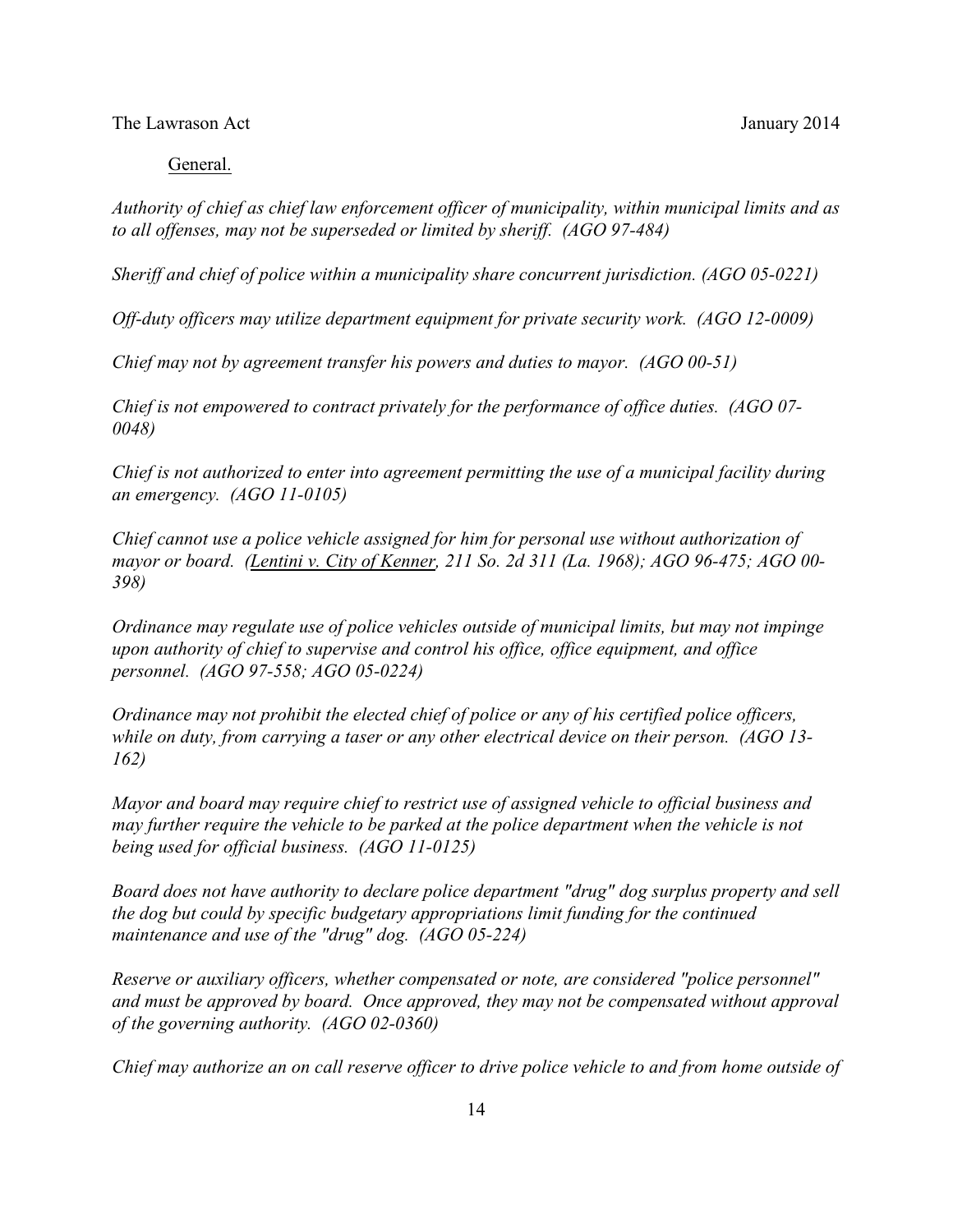*municipal limits; such use does not constitute compensation. (AGO 09-0013)*

*Absent an ordinance or civil service rule to the contrary, no state law prohibits placing a police department employee on administrative leave with pay while under investigation. (AG) 00-0254)*

*Police department is not a separate and distinct juridical entity from municipality for workers' compensation purposes. Dugas v. City of Breaux Bridge Police Department, 757 So. 2d 741 (App. 3 Cir, 2000)*

*There is no authority for the chief of police to establish a separate fund for the deposit of monies generated by the police department. (AGO 98-469) However, mayoral authority over municipal fund accounts does not extend to private funds generated by volunteer police reserve units. (AGO 91-568)*

# *The elected chief of police is not required to inform the mayor when he leave town to attend mandatory police training. (AGO 13-162)*

### Elected Chief of Police.

An elected chief is to make recommendations to the mayor and board for appointment of police personnel, for the promotion of officers, to effect disciplinary action, and for dismissal of police personnel. The nominations or recommendations are to be made regardless of race, color, disability, or creed. (R.S. 33:423)

However, an elected chief may make a provisional appointment to immediately fill any vacancy in the police department subject to the approval of the mayor. Any such action shall be deliberated at the first special or regular meeting of the board after any such provisional appointment has been approved by the mayor. Any such provisional appointment shall remain in effect unless rejected by the board.  $(R.S. 33:423(C)(2)(a))$ 

In addition, an elected chief may immediately effect disciplinary action on police personnel and dismiss any such personnel subject to board approval. Any such disciplinary action or dismissal shall be deliberated by the board at the first special or regular meeting after any such determination has been made by the chief.  $(R.S. 33:423(C)(1)(a))$ 

Finally, there are several laws that authorize the chief of police of certain named municipalities to appoint and discharge and to impose discipline unilaterally within their department. (See LOCAL PROVISIONS)

*Mayor and board lack authority to unilaterally terminate a police employee without recommendation of elected chief. Thibodeaux v. Hernandez, App. 3 Cir. 1997, 702 So. 2d 1157.* 

*Chief is mandated by law to make personnel recommendation to mayor and board for*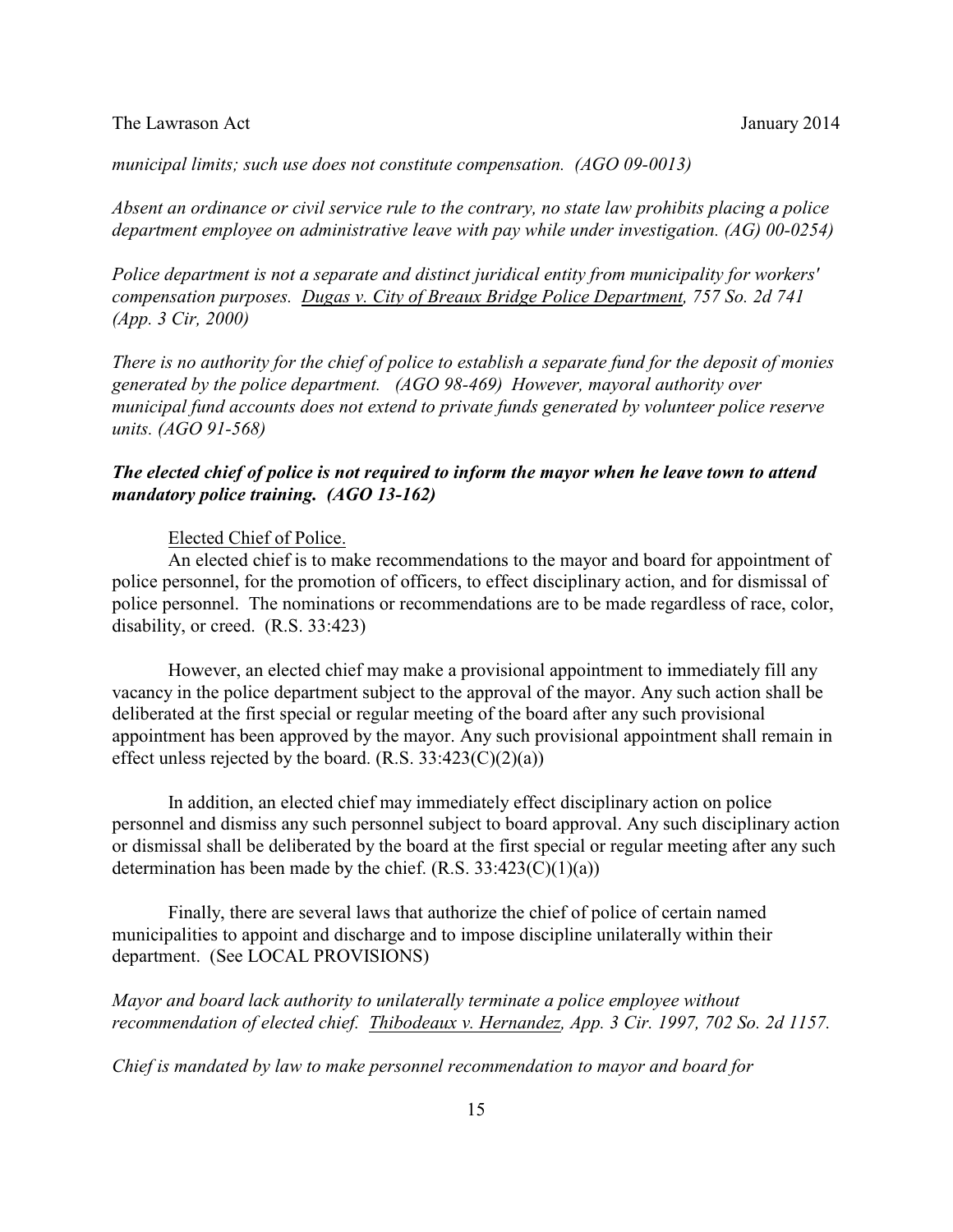*disciplinary action. Board and mayor may seek a writ of mandamus against the chief who fails to make a recommendation. (AGO 10-0052)*

*Once a recommendation is made by chief, board may take its own action. Grant v. Grace, 870 So. 2d 1011 (La. 2004) A decision by an elected chief that "no disciplinary or corrective action ... is justified or warranted" against an officer is a recommendation. (AGO 04-0271)* 

*Neither mayor nor board may suspend or dismiss an elected chief. (AGO 97-246)* 

*Elected chief is not required to establish certain "working hours". (Cogswell v. Town of Logansport, 321 So. 2d 774 (La. 2 Cir. 1975); AGO 95-13; 98-469)*

*An elected police chief may engage in private security employment during his off-duty hours as long as there is no conflict with municipal ordinance or ethical violation of the Code of Governmental Ethics. (AGO 12-0009)*

*Board may not legally prohibit an elected chief from holding employment in the private sector. (AGO 11-25)*

*Elected chief has discretion to determine whether charges are to be referred to district court or mayor's court. (AGO 81-1312)* 

*Elected chief may use vehicle assigned on 24-hour basis for personal use so long as cost associated with the personal use does not exceed the public benefits of having the chief able to respond to emergencies on a 24-hour basis. (AGO 10-0250)*

*The use of a police vehicle by an officer of a police department under an elected chief of police to travel to and from home while on call, when authorized by the chief, is not for personal use. (AGO 13-52)*

*Board does not have authority to set quotas, either directly or indirectly, for amount of traffic tickets that must be issued by police department with an elected chief of police. However, establishing ticket quotas is permissible when done by the elected chief of police (AGO 05-0038)* 

*Absent a controlling law or ordinance, department policy or custom regarding annual leave accumulation may be set by the chief. In the absence of any law, ordinance, policy, or custom, annual leave would have to be used before the end of the year or be lost. (AGO 99-0034)*

*Absent a specific ordinance providing so, an elected chief of police is not entitled to receive compensation for any accrued annual leave upon leaving office. (AG) 05-0007)]*

*An elected chief is without authority to unilaterally promote an officer. (AGO 04-0141)*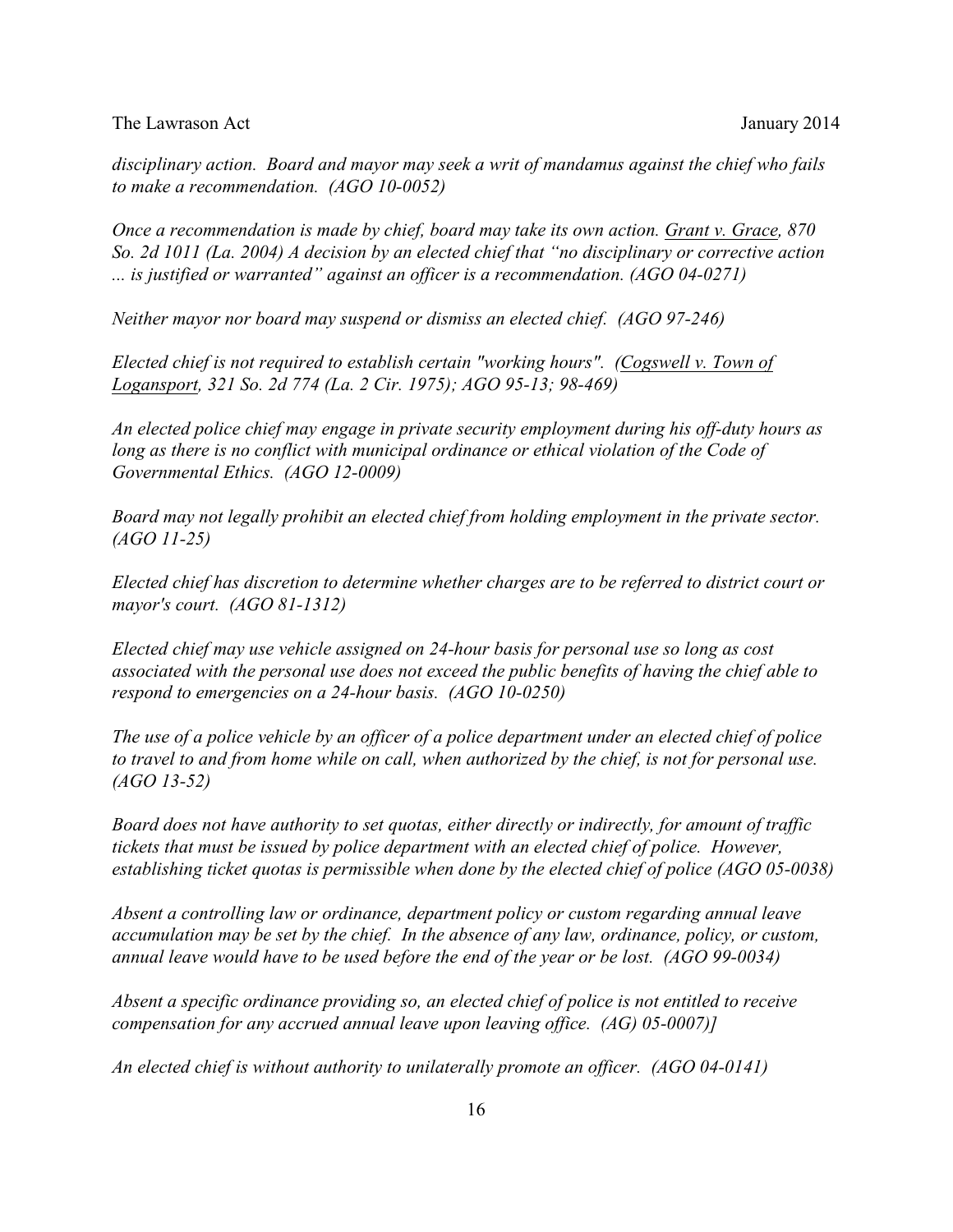*Board cannot grant a raise to a police officer without first giving notice to elected chief of police as law requires that chief make a recommendation. (AGO 05-250)* 

Appointed Chief of Police. The authority granted the appointed chief of police is restricted to the territorial limits of the municipality. In order to be vested with police powers outside his jurisdiction, the chief of police must obtain a special commission from the sheriff. (AGO 10-0036)

*Discipline of a police officer with an appointed chief is by mayor.* (AGO 96-259)

# **D. Clerk**

At the first regular board meeting succeeding each regular municipal election, the mayor, subject to board confirmation, must appoint a clerk. In making or approving such appointments and in filling vacancies, the mayor and board shall give preference to municipal residents if all other considerations are equal.  $(R.S. 33:386(A))$  The term of the clerk ends at the time of the first regular board meeting succeeding each regular municipal election. (R.S. 33:386(D))

The clerk shall serve as auditor. (R.S. 33:422) The clerk may also be tax collector or assessor, if the board so decides. (R.S. 33:381(B))

NOTE: Any alderman serving as clerk on July 10, 1997 may continue to serve in such capacity. (Section 2 of Act 836 of 1997)

# *Position of clerk and tax collector is not a classified civil service employee under the 1974 constitution. (Carron v City of Opelousas, App 3 Cir. 2007, 970 So. 2d 1205)*

Minute book - The clerk is to keep a book to be labeled "Municipal Minutes, City of \_\_\_\_\_," or "Town of \_\_\_\_\_," or "Village of \_\_\_\_\_," as the case may be, in which he shall record the proceedings of the mayor and board, and keep the same fully indexed alphabetically, so that all entries on the minutes can be easily found. (R.S. 33:421)

*As clerk is not an elected official, mayor, with confirmation of board, may appoint someone other than clerk to take minutes of a board meeting. (AGO 06-0070)*

Seal - The clerk is the custodian of the municipal seal. (R.S. 33:421)

Docket - The clerk is to keep a book, to be styled "Municipal Docket, City of  $\blacksquare$ ," or "Town of  $\blacksquare$ ," or "Village of  $\blacksquare$ ," as the case may be, upon which he shall enter each claim against the municipality, and each subject matter to be acted upon by the mayor and board. After each meeting he shall make up such docket for the next regular meeting. He is to examine state laws and municipal ordinances to ascertain subject matter required or proper to be acted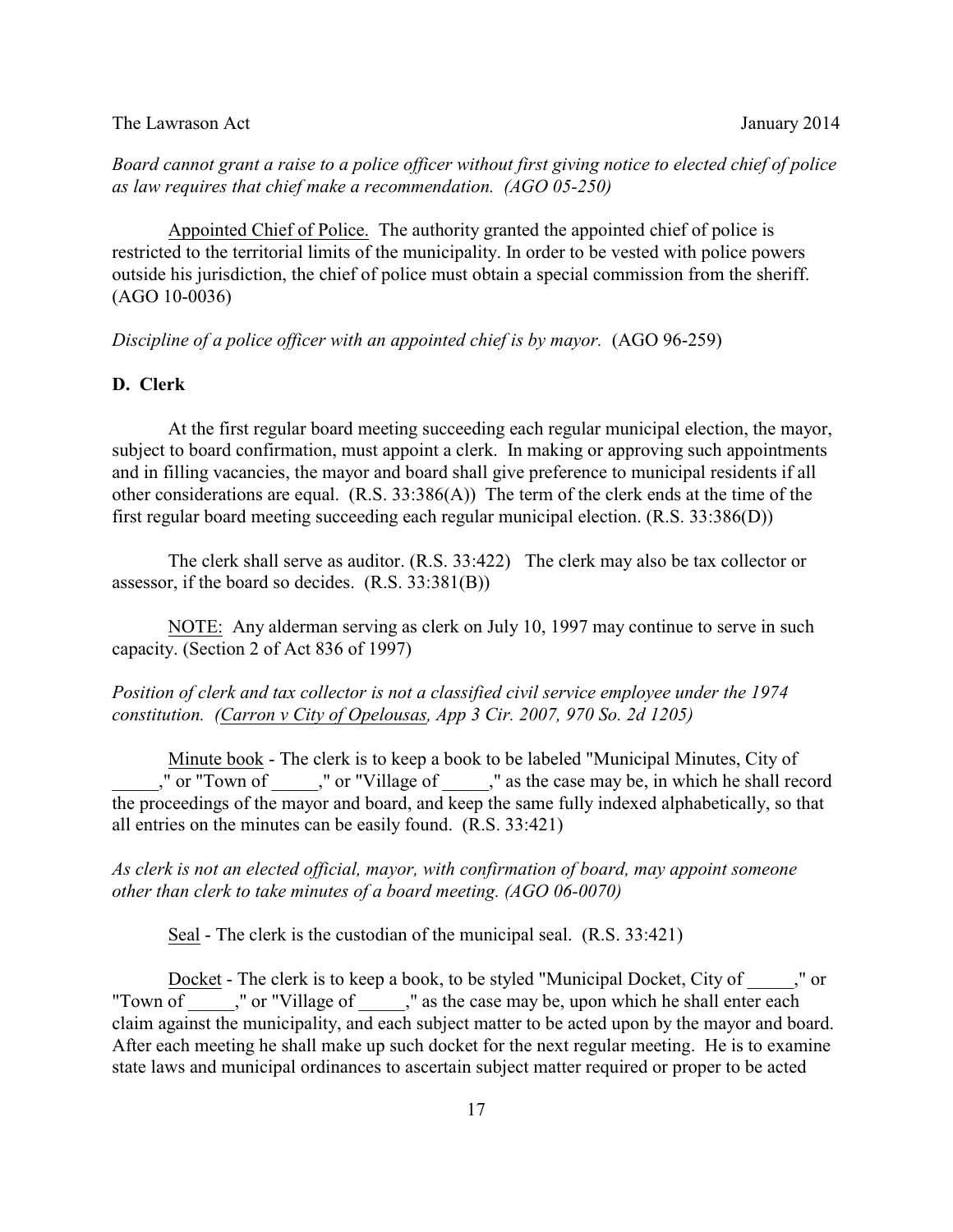upon at the following meeting, and docket all such matters. (R.S. 33:421)

Records - He is to keep such other books and records as may be provided for by ordinance, and file in his office and preserve all records and papers appertaining to the business of the municipality. (R.S. 33:421)

Tax records - The clerk is to keep a book to be styled "Tax Record, City (or town, or village) of \_\_\_\_\_," in which he shall enter all deeds to individuals, and the list of lands sold to the municipality by the tax collector, showing (a) description of the land, (b) as whose property sold, (c) date of sale, (d) amount of taxes, costs, and damages due, and to whom the costs are owing, (e) when redeemed, (f) by whom redeemed, (g) date of redemption, and (h) amount paid therefor. (R.S. 33:421)

*Board may require by ordinance that position of clerk is full time and, unless an ordinance requires that clerk maintain his office in municipal hall, he is to keep his records wherever he has his office. (AGO 98-418)*

Auditor - The clerk is also the auditor. He must keep a book to enter and preserve accounts of each particular fund and the accounts of each municipal officer. The treasurer shall not receive money from any source until the same has been reported to the clerk and audited, and a receipt warrant issued. All fines and forfeitures are to be reported by the collecting officer, immediately after such collection, and paid into the treasury. The books of the auditor are subject to inspection by taxpayers of the municipality during business hours. (R.S. 33:422)

# **E. Tax collector**

At the first regular board meeting succeeding each regular municipal election, the mayor, subject to board confirmation, must appoint a tax collector. In making or approving such appointment and in filling vacancies, the mayor and board shall give preference to municipal residents if all other considerations are equal. (R.S. 33:386(A)) The term of the tax collector ends at the time of the first regular board meeting succeeding each regular municipal election.  $(R.S. 33:386(D))$ 

The tax collector must collect, account for, and pay over all taxes levied by the municipality, and perform all other duties required of him by ordinance, or as may be required by law of collectors of parish and state taxes, under the same penalties prescribed by law for the collection of state and parish taxes. The tax collector, and the sureties on his official bond, are liable to the municipality for any defalcation, shortage or embezzlement of, or failure to account for, funds of the municipality collected by him, until he has obtained a quietus or discharge from the municipality for the amount of such collections, and for all public money with which he may have been entrusted.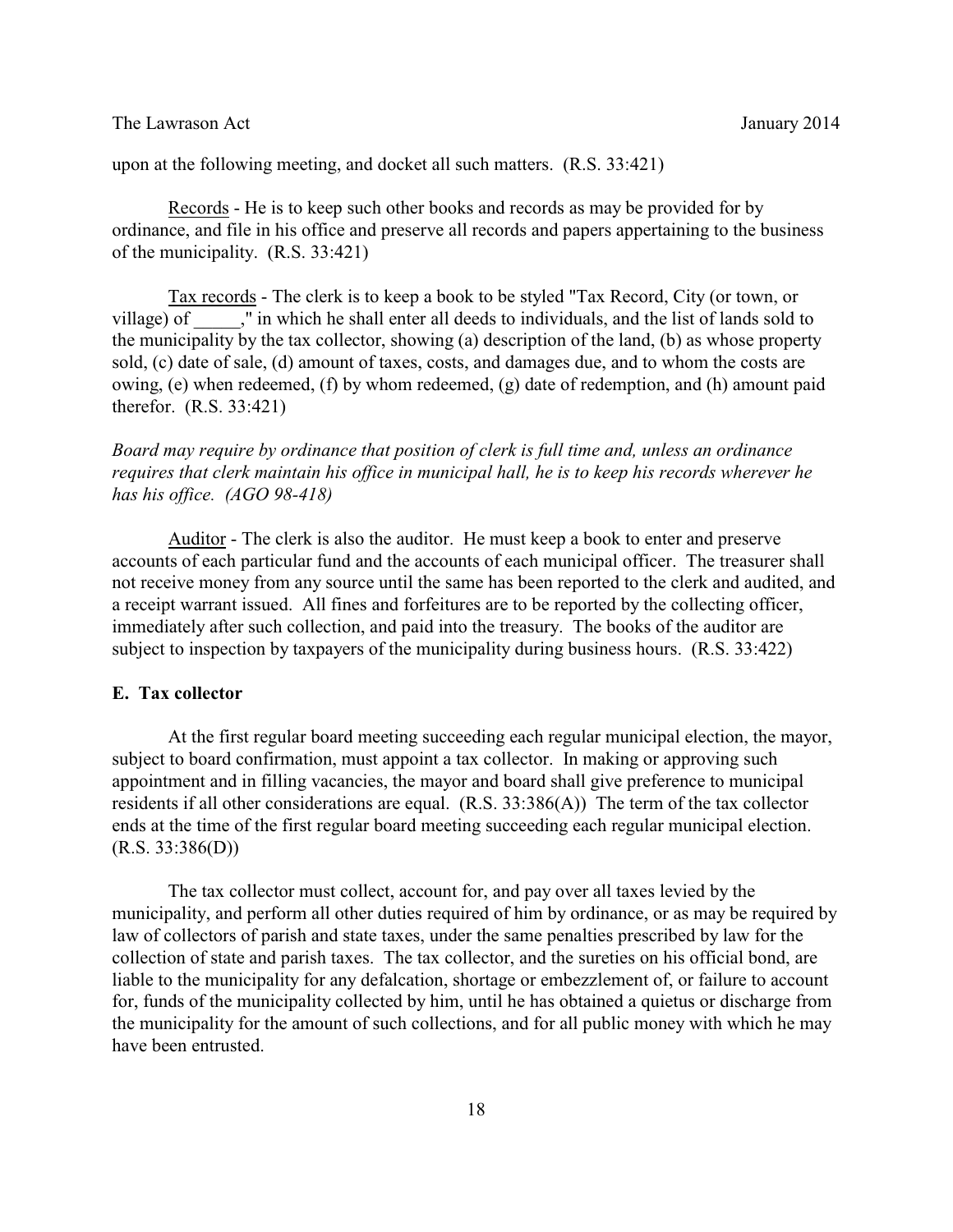Notwithstanding his term as tax collector may have expired, the liability of the tax collector, and the sureties on his official bond, shall be a continuing liability enforceable by the municipality against any property of the tax collector, and that of the sureties on his official bond, standing of record in his or their names at the date of the discovery of such defalcation, shortage, embezzlement or failure to account for, said funds, and until such quietus or discharge has been obtained, and regardless of whether the official bond has been placed on record or not.

If the surety on the bond is an indemnity company authorized to do business in this state, or if there are personal sureties, it or the personal sureties, or either of them, or the tax collector, may proceed by rule, taken contradictorily with the municipality in district court, to obtain a quietus from the municipality, and a cancellation of the official bond, if more than two years have elapsed from the date of the discovery of any defalcation, shortage or embezzlement of, or failure to account for, any funds of the municipality, without legal action having been taken by the municipality to collect the sum or sums representing the alleged defalcation, shortage or embezzlement of, or unaccounted for, funds, from the tax collector or his sureties.

The obligations imposed upon the tax collector, and the sureties on his official bond, and the measure of their respective liabilities on the bond and the effect thereof upon the respective properties of such tax collector, or sureties, shall be implied conditions of the bond fully binding and enforceable against the tax collector and sureties on his bond and their respective properties, as though the same had been specially written therein. (R.S. 33:424)

The clerk or chief of police may be a tax collector or assessor, if the board so decides.  $(R.S. 33:381(B))$ 

*Position of clerk and tax collector is not a classified civil service employee under the 1974 constitution. (Carron v City of Opelousas, App 3 Cir. 2007, 970 So. 2d 1205)*

Some municipalities have been exempted from having a tax collector. (See LOCAL PROVISIONS)

# **F. Treasurer**

The treasurer is to receive, safely keep, and pay out according to law, all monies belonging to the municipality. He must keep accurate accounts of all receipts and disbursements, and make written report of municipal finances to the mayor and board, at each regular meeting; perform all other duties prescribed by ordinance; and pay out money only on the warrant issued by the order of the mayor and board. (R.S. 33:425)

*Fines collected for violation of municipal ordinances are to be deposited into the treasury unless provided otherwise by governing authority. (AGO 94-538)*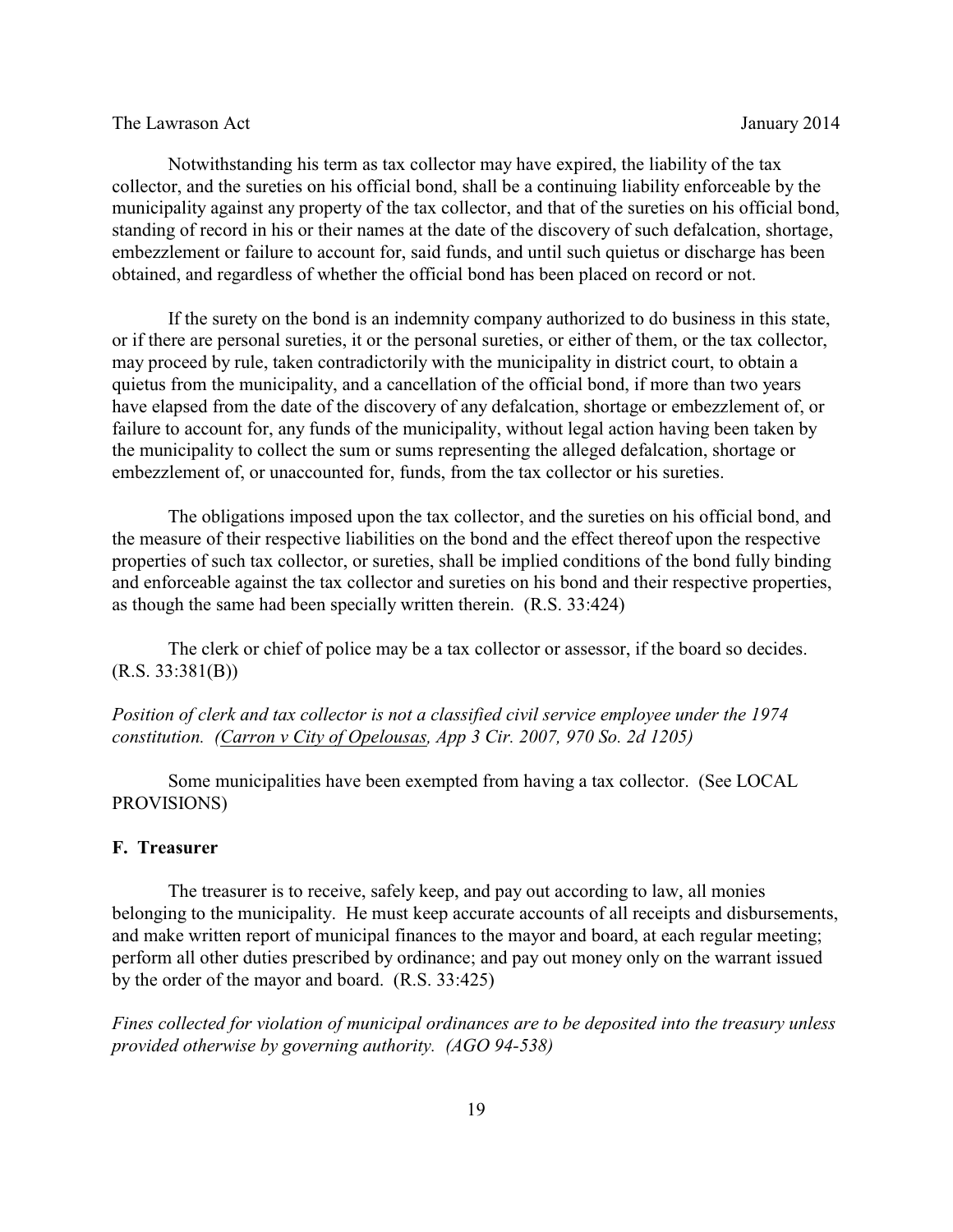### **G. Street commissioner**

The mayor may appoint a street commissioner, subject to board confirmation. The street commissioner, under the direction of the mayor and board, has general control of the streets, alleys, avenues, and sidewalks; sees that they are always in proper repair; has them worked, repaired, altered, paved, lighted, sprinkled, and everything else done that ought to be done to keep them in good repair and condition; and performs all other duties as directed by the mayor. (R.S. 33:426)

The term of the street commissioner ends at the time of the first regular board meeting succeeding each regular municipal election. (R.S. 33:386(D))

NOTE: Any mayor or alderman serving as street commissioner on July 10, 1997 may continue to serve in such capacity. (Section 2 of Act 836 of 1997)

### **H. Attorney**

The mayor, subject to board confirmation, may appoint and fix compensation for an attorney for the municipality, whose duties may include representation of all municipal officers in actions against them in connection with and arising out of their functions as such officers, and other duties as prescribed by the mayor. The municipality may also employ counsel to represent its interest should the occasion require.  $(R.S. 33:386(C))$ 

The term of the municipal attorney ends at the time of the first regular board meeting succeeding each regular municipal election. (R.S. 33:386(D))

*A municipal attorney is a public officer because he was not under the direct supervision or control of an employer. (Ardoin v. Rougeau, App. 3 Cir. 1996, 670 So. 2d 441)*

### **I. Matters Regarding Officers**

Appointment - At the first regular board meeting succeeding each regular municipal election, the mayor, subject to board confirmation, must appoint a clerk, tax collector and all other necessary officers whose election is not provided for in R.S. 33:381. In the event of a vacancy, the mayor, subject to board confirmation, will appoint a successor. In making or approving such appointments and in filling vacancies, the mayor and board shall give preference to municipal residents if all other considerations are equal. (R.S. 33:386(A))

NOTE: Section 2 of Act 836 of 1997 provides that "Any alderman serving as clerk and any mayor or alderman serving as street commissioner on July 10, 1997 may continue to serve in such capacity."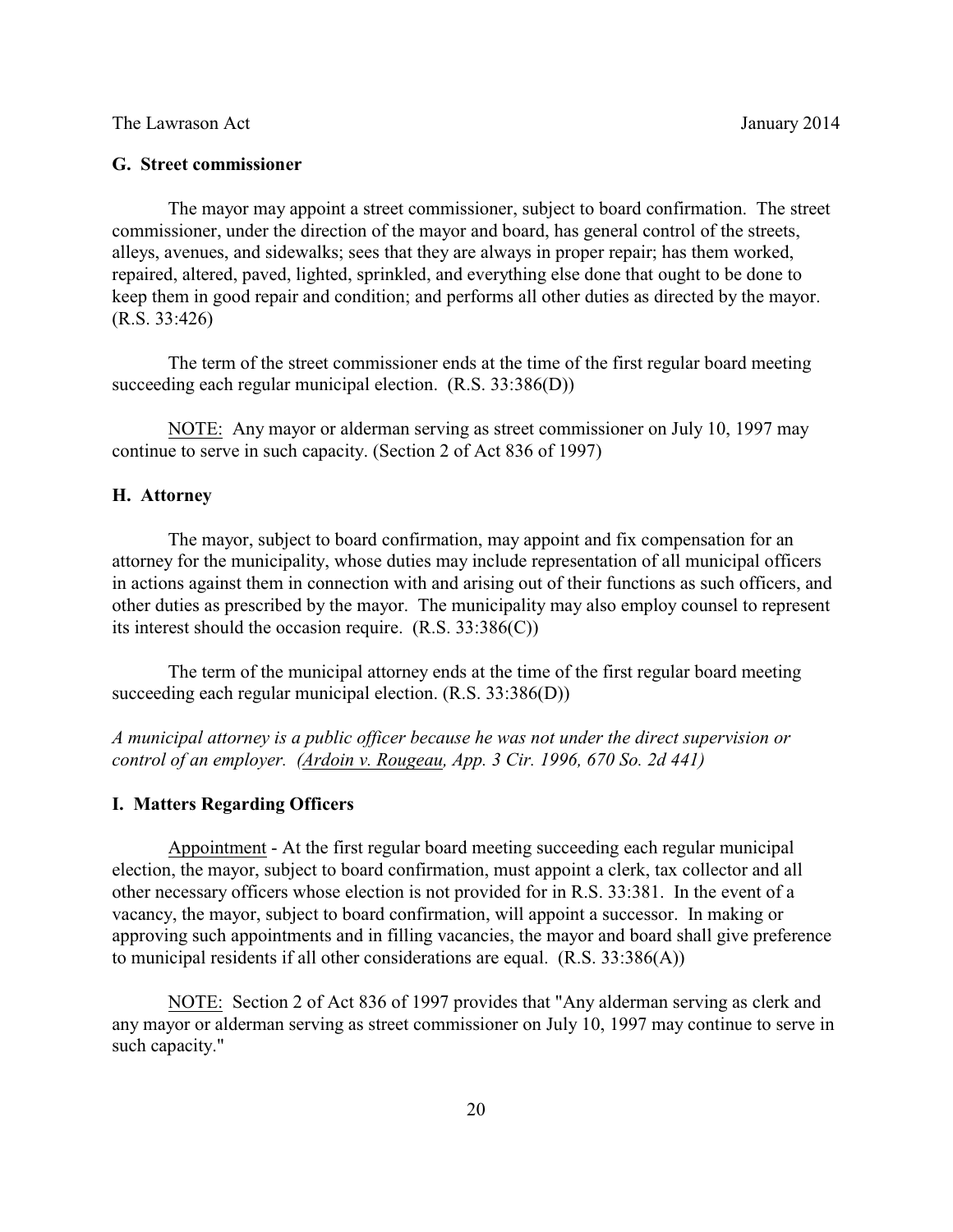A position not specifically mentioned in R.S. 33:386 as an office nor specifically created by an ordinance is not an office, but employment within mayor's power to appoint and remove. (AGO 07-0122)

Bond - The clerk and tax collector must execute bonds to the municipality in such amounts and with such surety and conditions as may be prescribed by ordinance and hold their offices until their successors are appointed and qualified. (R.S. 33:386(B))

Compensation -The board shall, by ordinance, fix the compensation of the mayor, aldermen, clerk, chief of police, and all other municipal officers. The board may, by ordinance, increase or decrease their compensation and the compensation of any nonelected municipal officer and may increase the compensation of other elected officials. However, the board shall not reduce the compensation of any elected official during the term for which he is elected. (R.S. 33:404.1)

*Salary fixed by ordinance cannot be increased by resolution, but only by amending ordinance. Salary of an elected official may be reduced after official is elected but before he begins his term, so long as the reduced salary is reasonable. (Smith v. Town of Cotton Valley, App. 2 Cir. 1991, 584 So. 2d 1199, writ denied 589 So. 2d 1057); however, the Third Circuit Court of Appeal has held that salary of an elected official is fixed on date of the official's election. (Avoylles Parish Justice of the Peace v. Avoyelles Parish Police Jury, App. 3 Cir. 1999, 758 So. 2d 161, writ denied 754 So. 2d 217)* 

*Annual salary of an elected official is not reduced by adoption of a budget which does not clearly indicate an intent to do so. (Matt v. Town of Eunice, App. 1 Cir. 1927, 6 La. App. 465)* 

*Appropriation ordinance which has a line item "Administrative Salary" under the "Police Dept."does not fix the compensation of chief of police "with sufficient certainty" as required by law. At a bare minimum, ordinance to be valid for such purpose must state some version of "the salary of the chief of police is hereby fixed at \$ ." (Rogers v Town of Arcadia, App 2 Cir. 2002, 813 So. 2d 1110)* 

*When board compensation is based upon a per diem per meeting, no compensation is due when meeting does not occur due to a lack of a quorum. (AGO 05-0179)*

Term - The term of the clerk, tax collector, nonelected chief of police, street commissioner, attorney, and court magistrate ends at the time of the first regular board meeting succeeding each regular municipal election. (R.S. 33:386(D))

Vacancy - Any vacancy to which the officer is elected or appointed by the mayor and board may be filled for the term by the mayor and board at any regular or special meeting. (R.S. 33:383(C))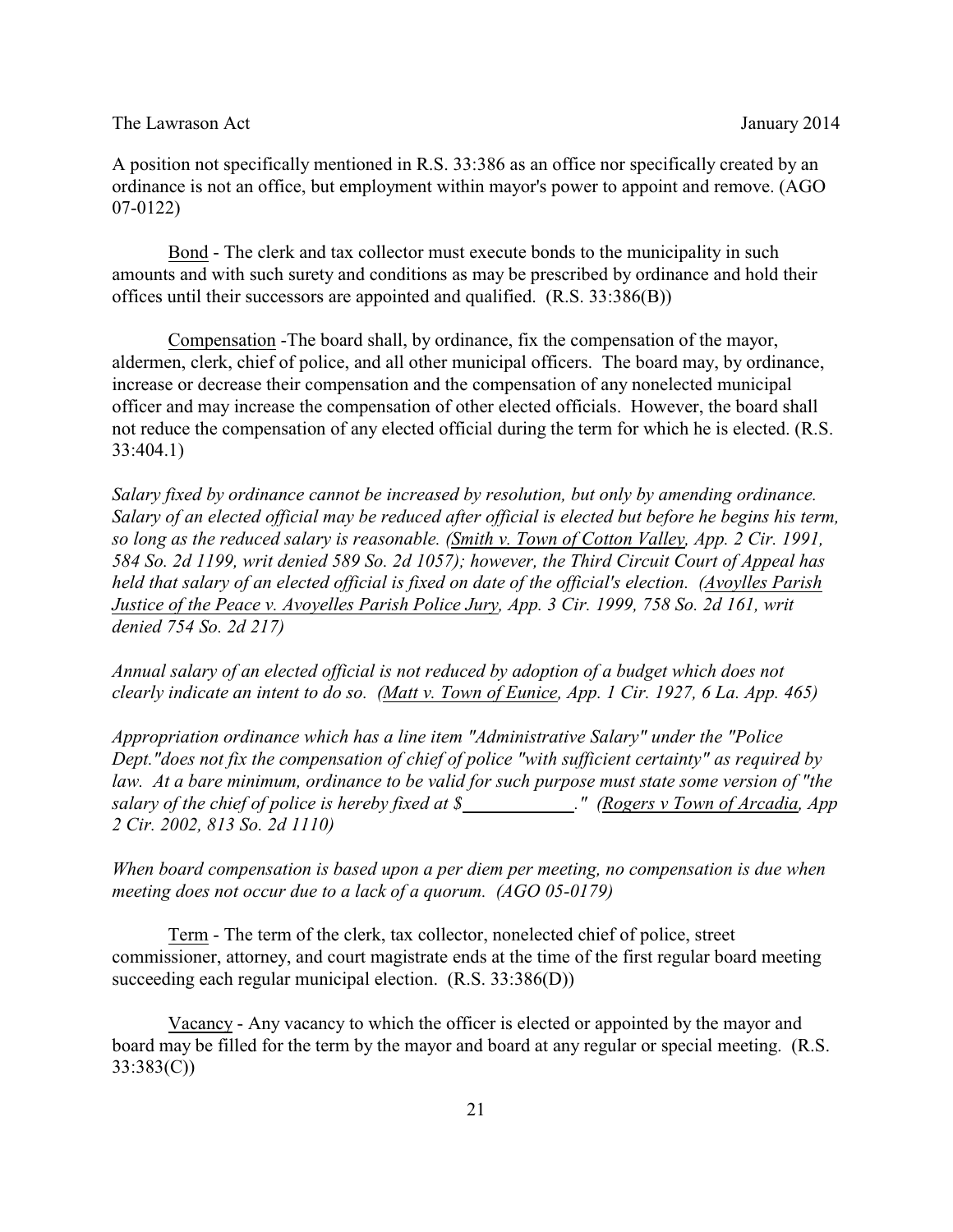Conflict of interest - In addition to the Code of Governmental Ethics (R.S. 42:1101 et seq.), the Act provides that no board member or any other officer, shall be directly or indirectly interested in any work, business, or contract the consideration of which is to be paid from the treasury, nor be surety for any person having a contract, work, or business with the municipality, for the performance of which security may be required, nor be surety for any officer or employee.  $(R.S. 33:385(D))$ 

### **BOARD MEETINGS**

Open Meetings - All meetings are subject to the Open Meetings Law. (R.S. 33:405(G))

Presiding Officer - The mayor presides at all board meetings, and in case there is an equal division, he shall give the deciding vote.  $(R.S. 33:405(A)(1))$  If the mayor is unable to attend a board meeting, the mayor pro tempore shall preside with all rights and powers granted to the mayor with regard to presiding. If both the mayor and mayor pro tempore are unable to attend a board meeting, the board may select another alderman to preside with all rights and powers granted to the mayor with regard to presiding at any such meeting.  $(R.S. 33:405(A)(3))$ 

*Mayor may adopt procedures for placing items on the meeting agenda and for conducting meetings of board so long as these procedures conform to ordinances. Mayor may instruct clerk to add or remove items from the agenda if not in conflict with clerk's duties or any other procedures adopted by board. Clerk does not have authority to refuse to place items on the agenda requested by mayor when no written rules have been adopted regarding the agenda and since mayor is supervisor of the clerk. (AGO 05-0145)* 

*By ordinance, board may bind mayor and limit his authority to place items on the agenda of board meetings, except in two circumstances, when mayor calls a special meeting or when mayor calls an emergency meeting. (AGO 06-0083)* 

*Board may, by resolution, adopt rules for participation in meetings and mayor is bound by the rules. (AGO 08-0325)* 

Initial meeting - The governing authority of a newly incorporated municipality may hold its first meeting at such time and place as may be most convenient, but thereafter must meet regularly at a specified date, place, and hour formally designated by ordinance. (R.S. 33:405(B))

Regular meetings - The mayor and board must hold not less than one regular meeting in each month on a date and at a place and hour to be fixed by ordinance.  $(R.S. 33:405(A)(2))$ 

*Mayor cannot unilaterally move a regular monthly meeting of board when it is set by ordnance. (AGO 08-254)*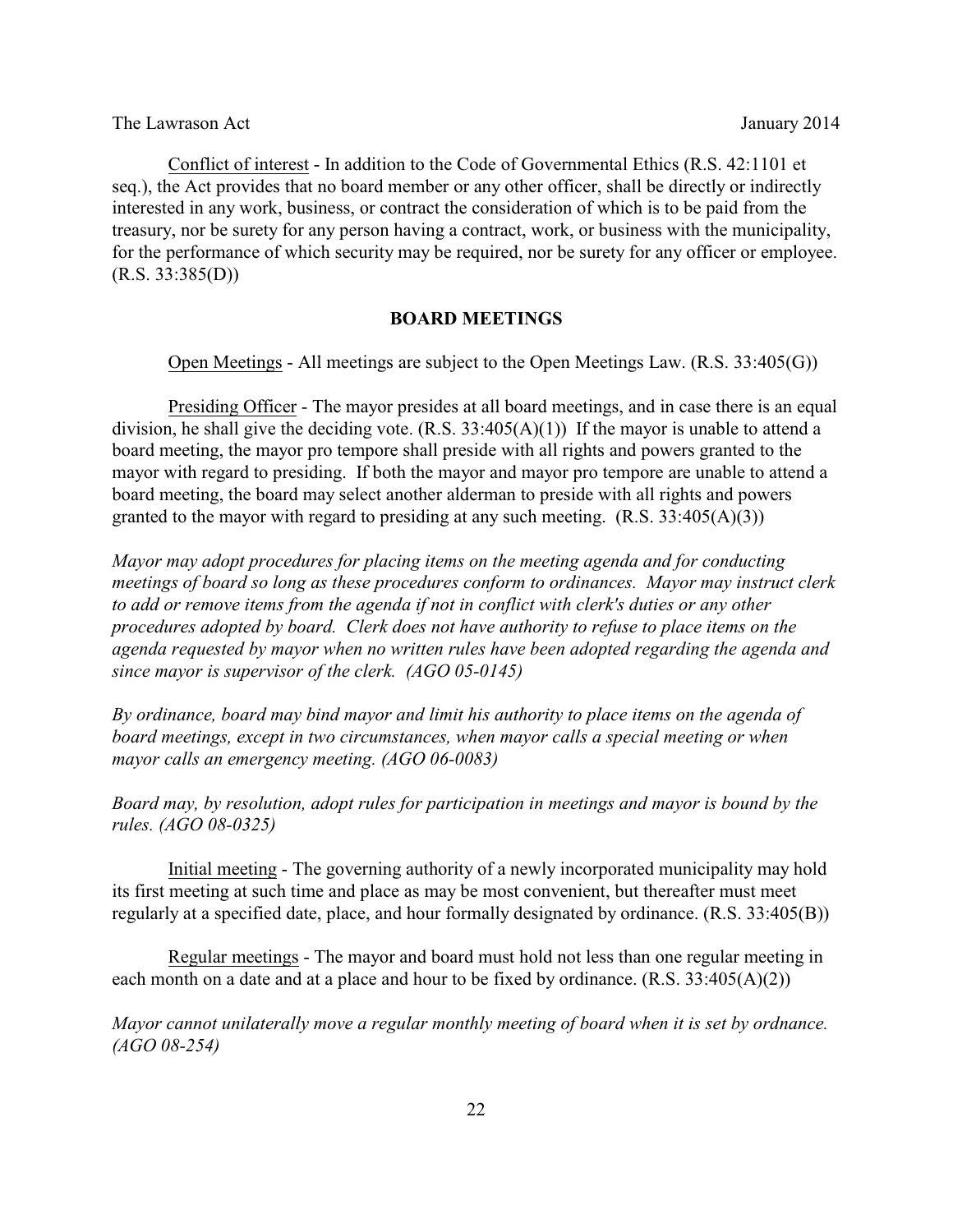### The Lawrason Act **Immunolation** January 2014

### *Mayor, on his own, cannot cancel a regular meeting of board which is set by ordinance. (AGO 93-644)*

Special meetings - Special meetings may be called by the mayor or a majority of the board. The board is to establish, by ordinance, how notice of special meetings is to be provided to board members and the mayor. The notice must specify the business to be considered at the special meeting. No business, except that specified in the notice, is to be considered at the meeting only after a unanimous vote of consent by the board and only after announcing the purpose of the item and allowing anyone in the audience to speak on the item. (R.S. 33:405(C))

# *Mayor may not refuse to hold a special meeting that has been called by a majority of the board. (AGO 13-46)*

Emergency meetings - In cases of extraordinary emergency, as defined in the Open Meetings Law, the mayor or any alderman may call an emergency meeting of the board. The board members and the mayor must be notified in the most practical manner available, and the purpose of the meeting may be stated in general terms. The board may adopt an ordinance at an emergency meeting that it has not previously considered. The ordinance shall specify the nature of the emergency, and a two-thirds vote of members of the board is required for its adoption. No emergency ordinance can continue in force for more than 60 days and any emergency ordinance that specifies a longer duration or no duration becomes void 60 days after it becomes effective.  $(R.S. 33:405(D))$ 

Quorum - A majority of the members of the board constitutes a quorum at any meeting.  $(R.S. 33:405(E))$ 

# *The mayor pro tempore is included in the number of board members for quorum purposes. (AGO 04-0359)*

Continuance - Any meeting may be continued to another date announced at the meeting with the consent of a majority of the board members. Any meeting that fails for want of a quorum may be continued to a date announced at the meeting with the consent of the majority of aldermen present or, if only one alderman is present, to the date he announces. However, a meeting that fails for want of a quorum can not be continued but once. (R.S. 33:405(F))

#### **ORDINANCES AND RESOLUTIONS**

Ordinances - Any law enacted by a board must be by ordinance. The style of all ordinances shall be: "Be it ordained by the board of aldermen of the City (or Town or Village, as the case may be) of ......." No ordinance can be adopted except by the affirmative vote of a majority of the board members.  $(R.S. 33:406(A)(1))$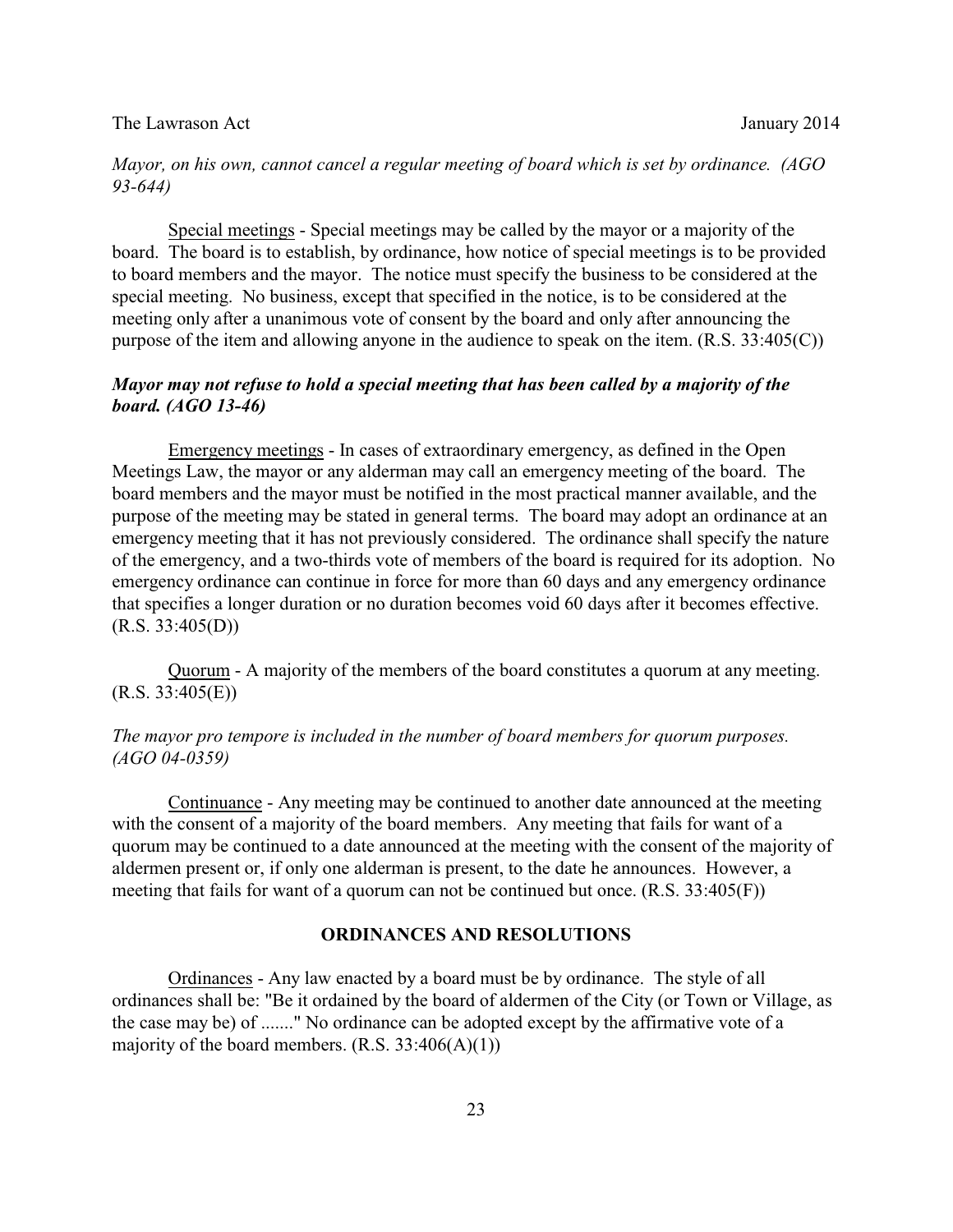*Lawrason Act does not require motion and second for introduction of an ordinance or resolution. (AGO 91-518)* 

*Mayor is not allowed to cast his vote to break a tie vote of board in the enactment of an ordinance. (AGO 93-441)*

Resolutions - Any act of the board which is not law is by resolution. A resolution must be approved by an affirmative vote of a majority of the board members present at a meeting. No resolution requires the signature or other action of the mayor to become effective. (R.S. 33:406(A)(2))

*Mayor may vote to break a tie vote to adopt a resolution when there is equal division of votes among board members present. When there is a tie vote, with a board member abstaining, mayor has no authority to cast the deciding vote. (City of Pineville v. American Federation of State, County, and Municipal Employees, 791 So. 2d 609 (La. 2001))*

*Mayor may not break a tie vote on a resolution by submitting his vote in writing after the meeting at which the tie vote occurred has adjourned. (AGO 07-0040)*

#### *Mayor may not veto a motion adopted by the board. (AGO 13-95)*

Appropriations, etc - Any act of the board which would provide for the appropriation of funds, the incurrence of debt, or the issuance of bonds or other evidences of indebtedness must be by ordinance. However, the board may, by resolution, adopted by the affirmative vote of a majority of the board members require the expenditure of funds previously appropriated. The resolution must be presented to the mayor within three days after its adoption for his approval or disapproval.

#### *An amendment to annual operating budget must be made by ordinance. (AGO 00-462)*

Procedure for ordinance - A proposed ordinance may be introduced by any alderman at any board meeting. Each proposed ordinance is to be in writing. An ordinance can contain only one subject which is to be indicated in its title except for ordinances involving the annual operating budget, a capital improvements budget, or a codification of municipal ordinances.  $(R.S. 33:406(B)(1))$ 

After a proposed ordinance has been introduced, copies are to be provided to all board members and the mayor. The title of a proposed ordinance, except those specifically authorized by R.S. 33:405(D), must be published once in the official journal. The notice must indicate the time and place where the board will consider its adoption. No ordinance, except one authorized by R.S. 33:405(D), is to be adopted until a public hearing on it has been held. No ordinance, except one authorized by R.S. 33:405(D), can be adopted at the meeting at which it is introduced.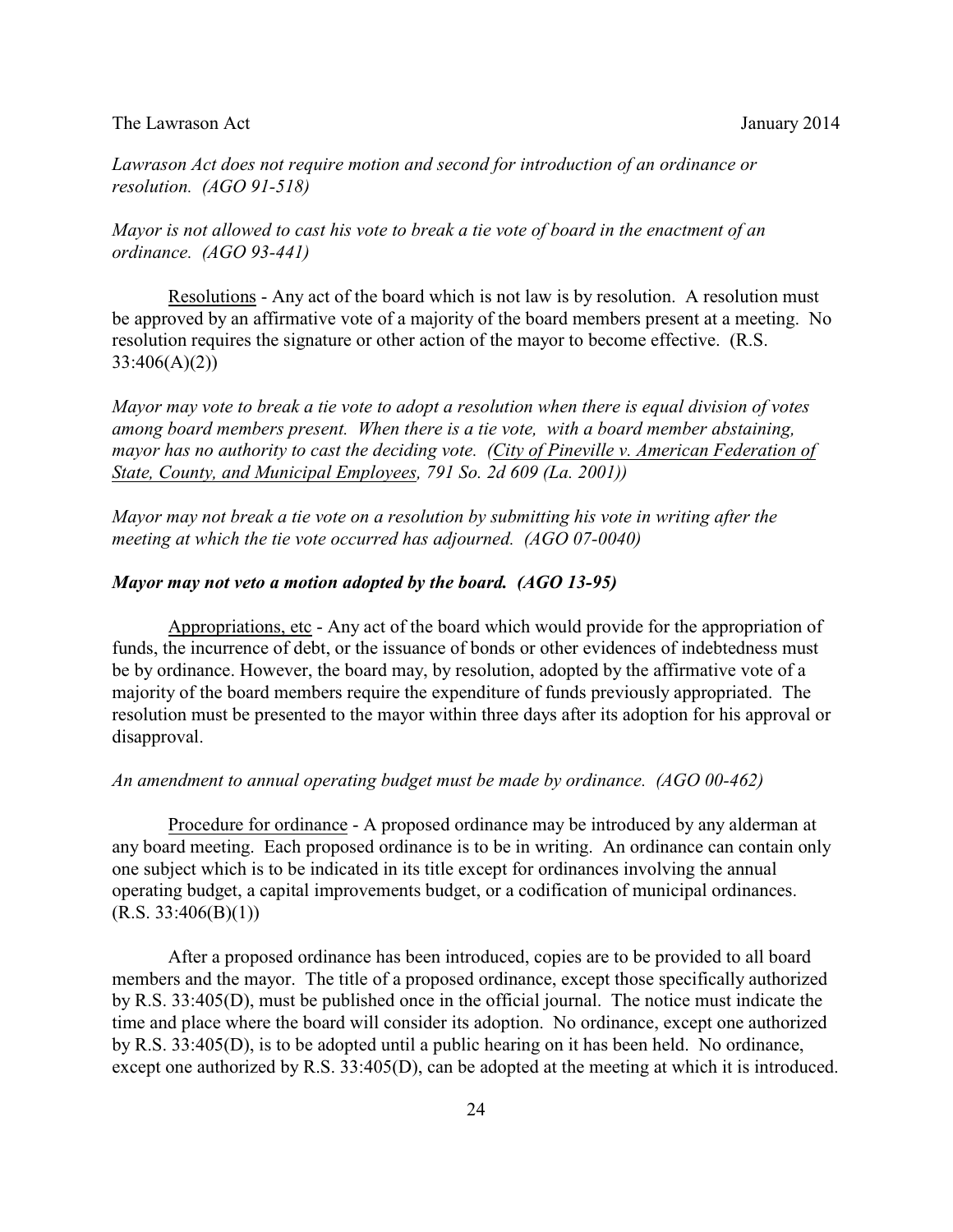#### $(R.S. 33:406(B)(2))$

Each proposed amendment to an ordinance is to be presented in writing or reduced to writing before its final consideration. An amendment to a proposed ordinance shall not nullify the purpose of the proposed ordinance nor, except for ordinances involving the annual operating budget, a capital improvements budget, or a codification of ordinances, add a new subject matter to it. (R.S. 33:406(B)(3))

#### *An ordinance can not be amended by a resolution or motion. (AGO 93-616)*

A proposed ordinance must be read by the title when called for final passage. The vote on an ordinance at final passage shall be taken by "yeas" and "nays", and the clerk is to enter the names of the aldermen voting for and against each proposed ordinance or amendment on the minutes. (R.S. 33:406(B)(4))

Every ordinance adopted by the board must be signed by the clerk and presented by him to the mayor within three days after its adoption.  $(R.S. 33:406(C)(1))$ 

The mayor, within 10 days of receipt of an ordinance, must return it to the clerk with or without his approval, or with his disapproval. If the ordinance is approved by the mayor or is returned by the mayor with neither his approval nor disapproval, the ordinance becomes law upon its return to the clerk. If the mayor fails or refuses to return an ordinance to the clerk within 10 days of its receipt, it becomes law at midnight of the tenth day after the receipt of the ordinance by the mayor. If the mayor disapproves the ordinance, he shall, within 10 days after its receipt, return the ordinance along with his written statement of the reasons for his veto to the clerk for transmittal to each board member. The clerk is to record upon each ordinance the date of its delivery to the mayor and the date of receipt from the mayor, if any.  $(R.S. 33:406(C)(2))$ 

# *Mayor's written reasons for veto of an ordinance is proper and valid if returned through electronic format and without a formal handwritten signature. (AGO 09-0016)*

An ordinance vetoed by the mayor must be considered again by the board at its next regular meeting after the veto. The board may vote on the ordinance at that meeting or at a continuance of that meeting. If a board consists of three members, an affirmative vote by all board members is required to override a mayor's veto. If a board consists of more than three members, an affirmative vote of two-thirds of the board's members is required to override a mayor's veto. If a board overrides an ordinance vetoed by a mayor, the ordinance becomes law upon its enactment by the board.  $(R.S. 33:406(C)(3))$ 

The clerk is to keep a book entitled "Ordinances, City (or Town, or Village) of ......." in which he shall file the original of every ordinance which has been adopted by the board immediately after its passage and attach a note to the ordinance stating the date of its enactment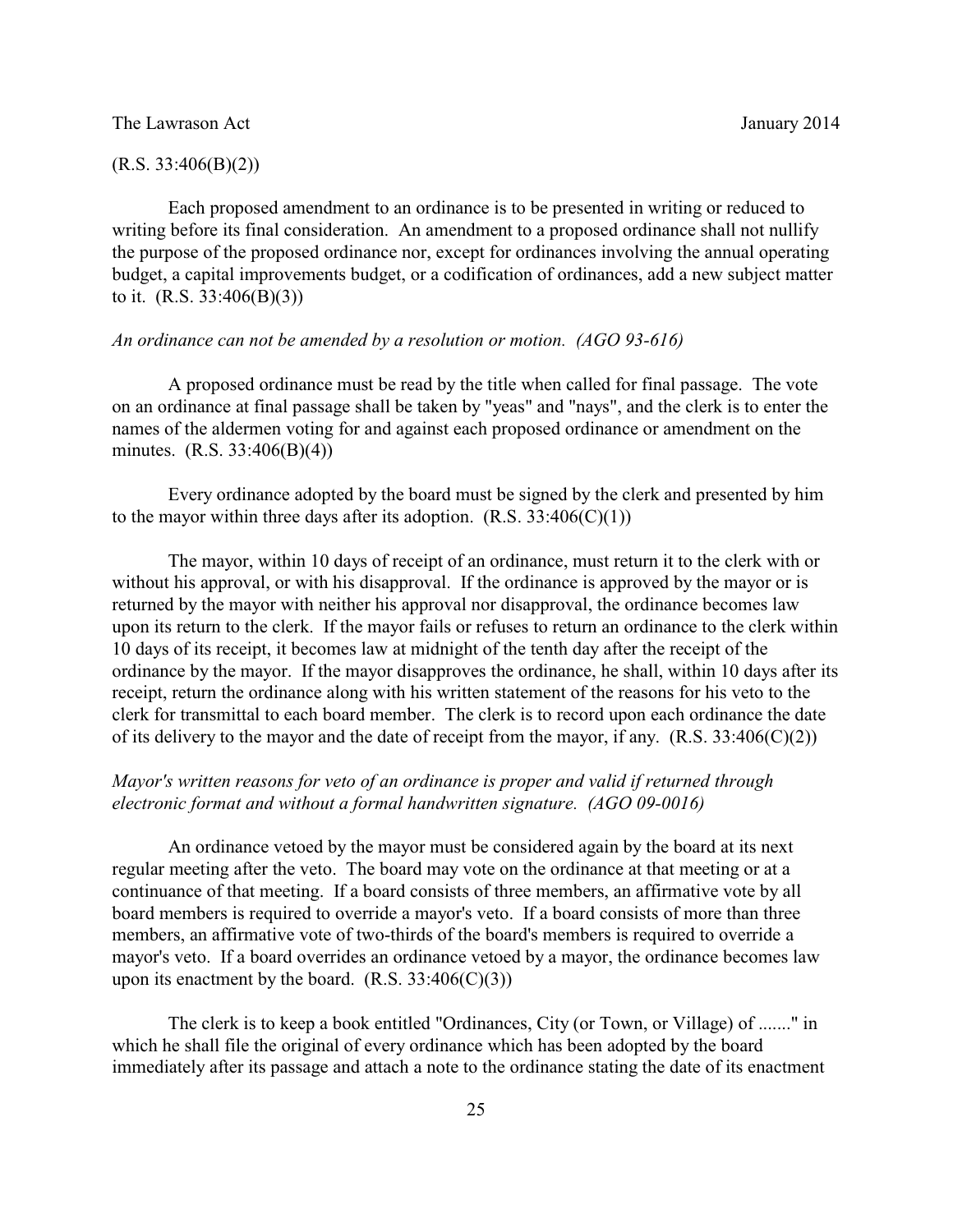and a reference to the book and page of the board's minutes containing the record of its adoption.  $(R.S. 33:406(D)(1))$ 

The clerk is to publish each adopted ordinance once in the official journal within 20 days of its adoption and prior to its effective date, except as otherwise provided in R.S. 33:405(D).  $(R.S. 33:406(D)(2))$ 

Unless an ordinance specifies an earlier or later effective date, the ordinance takes effect on the thirtieth day after the meeting in which the ordinance was adopted.  $(R.S. 33:406(E))$ 

Only the board may suspend an ordinance, and then only by the same vote and, except for mayoral veto, according to the same procedures and formalities required for enactment of that ordinance. After January 1, 1986, every resolution suspending an ordinance shall fix the period of suspension, which can not exceed beyond one year and 30 days after the date of the meeting in which the ordinance was suspended. (R.S. 33:406(F))

# **MAYOR'S COURT**

Authorization; Jurisdiction - Except where city courts exist, there shall be a mayor's court in the municipality, with jurisdiction over all violations of municipal ordinances. (R.S. 33:441 (A)) Since 1974, the legislature has created several specific mayor's courts by law (See LOCAL PROVISIONS)

*A municipality may reactivate a mayor's court that was deactivated after effective date of constitution. (AGO 94-160)*

*A municipality created after 1973 cannot create a mayor's court. (AGO 96-141)* 

*Mayor's court has concurrent (not exclusive) jurisdiction over violation of municipal ordinances with district court. (AGO 81-1339)* 

Presiding officer - As presiding officer of the court, the mayor may try all breaches of the ordinances and impose fines or imprisonment, or both, provided for the violation. (R.S.  $33:441(A)$ 

*Mayor cannot validly issue an executive order compelling the referral of all misdemeanors "arising under" municipal ordinance to mayor's court. (AGO 81-1312)* 

*Presiding officer of the court has sole discretion on whether or not to issue arrest warrants for persons who commit contempt of court by failing to appear pursuant to a subpoena. (AGO 98- 235)*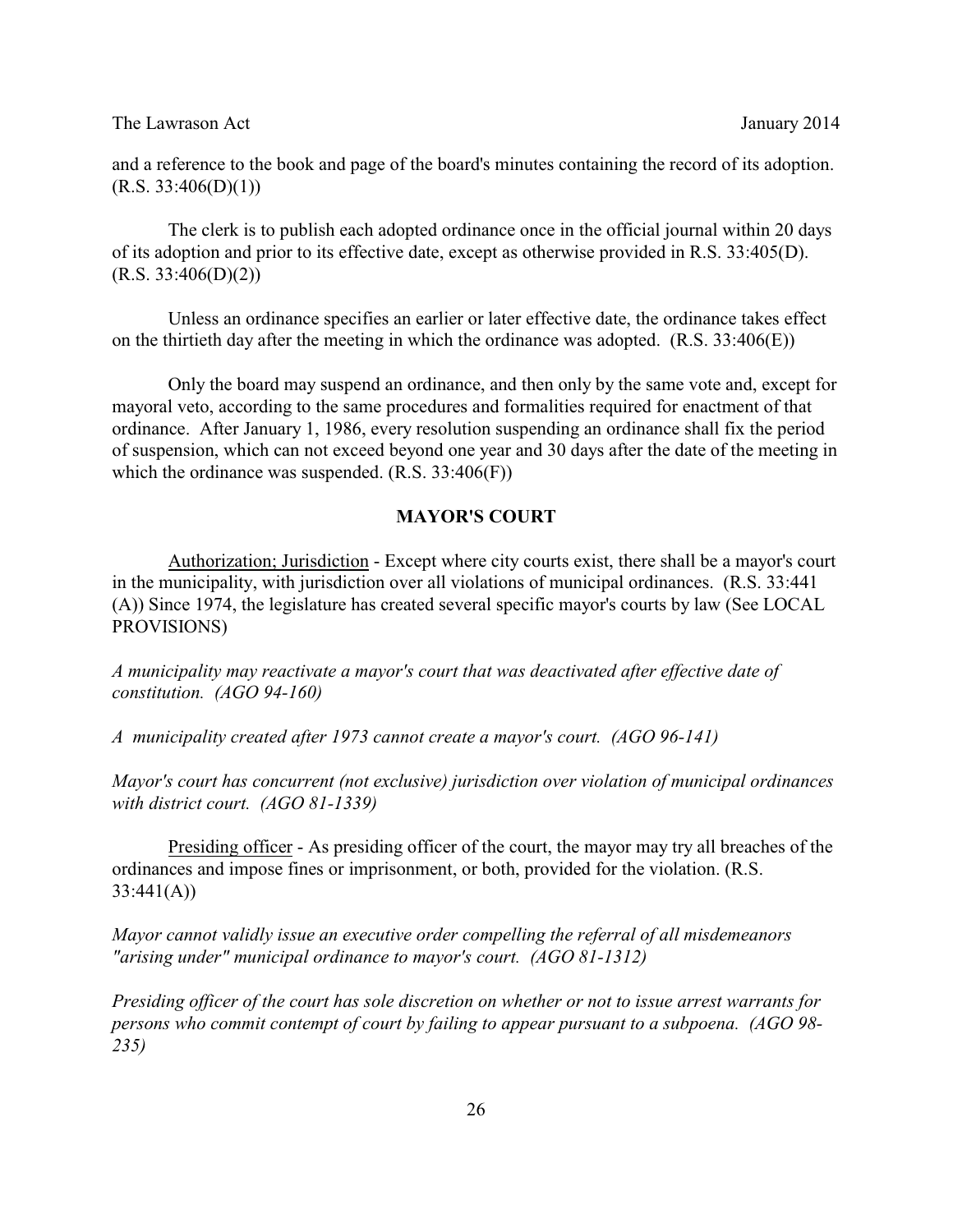Costs - The mayor may also impose court costs not to exceed \$30 for each offense, as defined by ordinance, on any defendant convicted of a violation. The mayor may authorize that a portion of court costs assessed be deposited into a special account and transmitted to the Louisiana Association of Chiefs of Police to be used for law enforcement education and training as required by state law.  $(R.S. 33:441(A)(1))$  In addition, there are several laws which authorize specific mayor's courts to impose additional local costs (See LOCAL PROVISIONS). Finally, the court is required by law to assess additional costs due the state.

# *Mayor may impose the statutory maximum and board may not limit mayor's authority in this respect. (AGO 97-118)]*

Suspension of sentence; probation - When a defendant has been convicted of violation of an ordinance, the mayor may suspend the imposition or the execution of the whole or any part of the sentence and place the defendant on unsupervised probation upon such conditions as the mayor may fix. The suspension of sentence and probation shall be for a period of six months or such shorter period as the mayor may specify. However, in no case shall the probationary period imposed exceed the maximum penalty of imprisonment that may be imposed for violation of a particular ordinance. Further, the mayor may suspend the execution in whole or in part of a fine or imprisonment, or both, imposed for violation of an ordinance and place the defendant on unsupervised or supervised probation with such conditions as the mayor may fix and, at any time during the probation, modify, add, or discharge. The probation shall be for a period as the mayor shall specify up to one year. The mayor may terminate or revoke the probation at any time. At the termination of the probation, the mayor may set the conviction aside and dismiss the prosecution.  $(R.S. 33:441(A))$ 

Mayor as magistrate - The mayor has the power of a committing magistrate. (R.S. 33:441(C))

Immunity - The presiding officer of a mayor's court is entitled to judicial immunity for his official acts as presiding officer in the same capacity as a judge in this state. (R.S. 33:441(D))

Appointed magistrates - The board may, upon request of the mayor, appoint one or more attorneys to be designated as court magistrate to serve at the pleasure of the mayor and who may from time to time be designated by the mayor to serve in his stead as the presiding official over the mayor's court. Whenever the magistrate is so designated by the mayor to preside over the mayor's court, he exercises the powers and authority of the mayor over the court. The board is to fix and pay the salary of the each magistrate, if any are appointed. (R.S. 33:441(B)(1) The term court magistrate ends at the time of the first regular board meeting succeeding each regular municipal election. (R.S. 33:386(D)) In addition, there are several laws authorizing appointment of magistrates for specific mayor's courts. (See LOCAL PROVISIONS)

Appointed prosecutors - The board may, upon request of the mayor, appoint one or more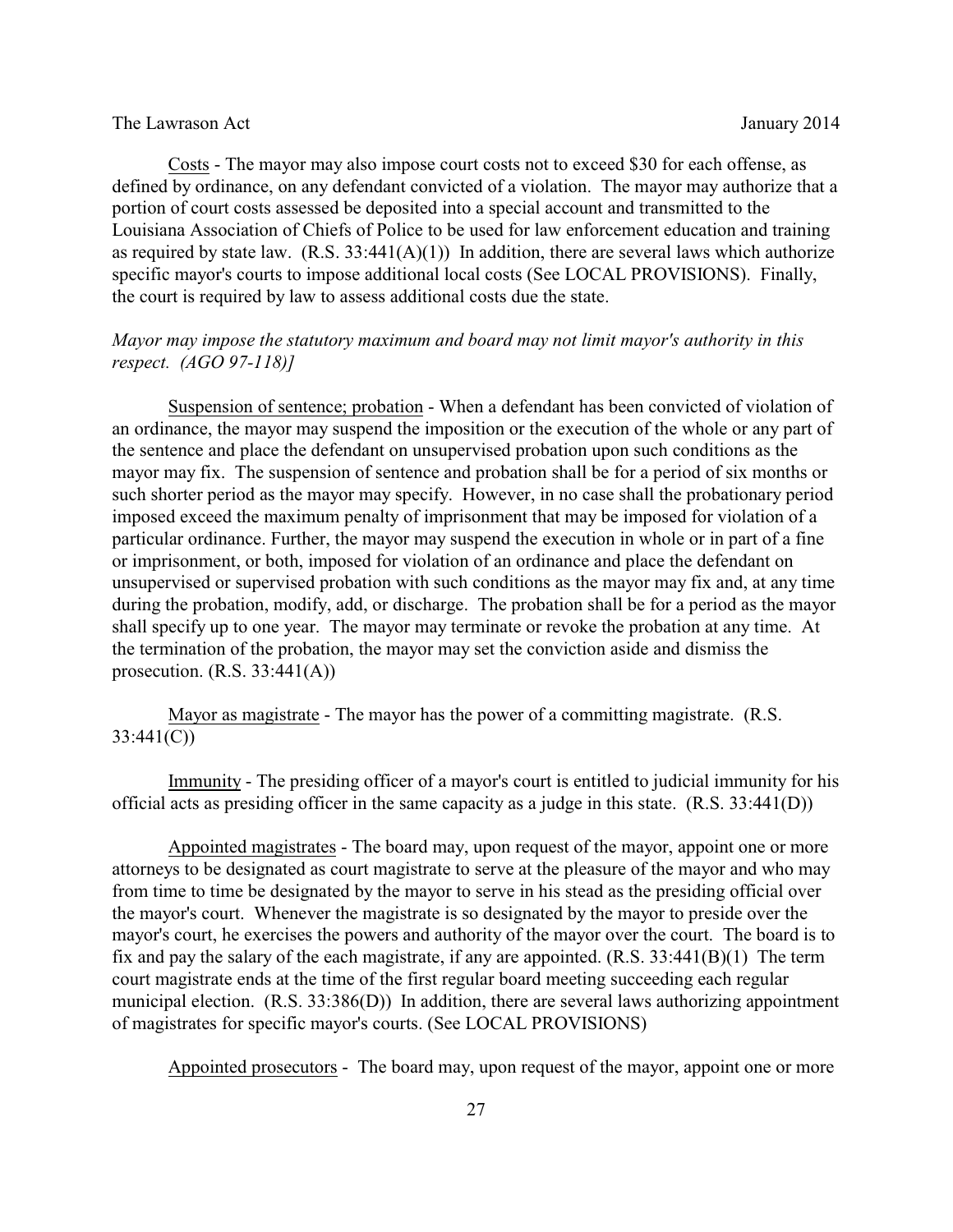attorneys who shall be designated as prosecutor and who shall serve at the pleasure of the mayor. The board is to fix and pay the salary of each prosecutor, if any are appointed. (R.S. 33:441(B)(2))

Docket - The mayor shall keep a regular docket, on which he shall enter the causes arising under the ordinances and to be tried by him. He shall keep a perfect record of all cases tried. (R.S. 33:442)

Sessions - The mayor may hold his court at any time. (R.S. 33:442)

Marshal - The marshal is to attend the court and serve its process and act as its executive officer. (R.S. 33:442)

#### **AD VALOREM TAXES**

Assessment - The assessment of property for taxation is made by the clerk or tax collector, by copying from the parish assessment rolls that portion which embraces property or persons within the corporate limits. The copy may be made at any time after the assessment rolls are approved, and all changes in the parish assessment thereafter made shall likewise be made in the copy. The copy must be placed in the hands of the municipal tax collector, and be his warrant for the collection of municipal taxes.

In all cases where persons or property have escaped taxation for a previous year, the clerk shall assess the same for taxation, and his assessment, when approved by the mayor and board, on notice to the person assessed, shall be binding and conclusive, unless appealed from within five days after their approval.

Levy - The mayor and board shall levy the municipal taxes at the regular meeting in September of each year, or, in case of failure to do so, at any other regular meeting thereafter.

Collection - The tax collector is to collect municipal taxes during the time and in the same manner and under the same penalties as the state and parish taxes are collected. He must, where not otherwise provided, be governed by the general revenue laws of the state, so far as applicable, in making such collection; but he is to make the required reports to the mayor and board, pay over the money collected to the municipal treasurer; and receive only such commission or compensation as may be allowed by ordinance.

Nonpayment - Sales for the nonpayment of municipal taxes are made by the tax collector at such place, within the corporate limits as the mayor and board may direct. The sale of real estate and the distraint and sale of personal property shall be made upon the same notice, at the same time, and in the same manner as provided by law for sale of like property for unpaid state and parish taxes.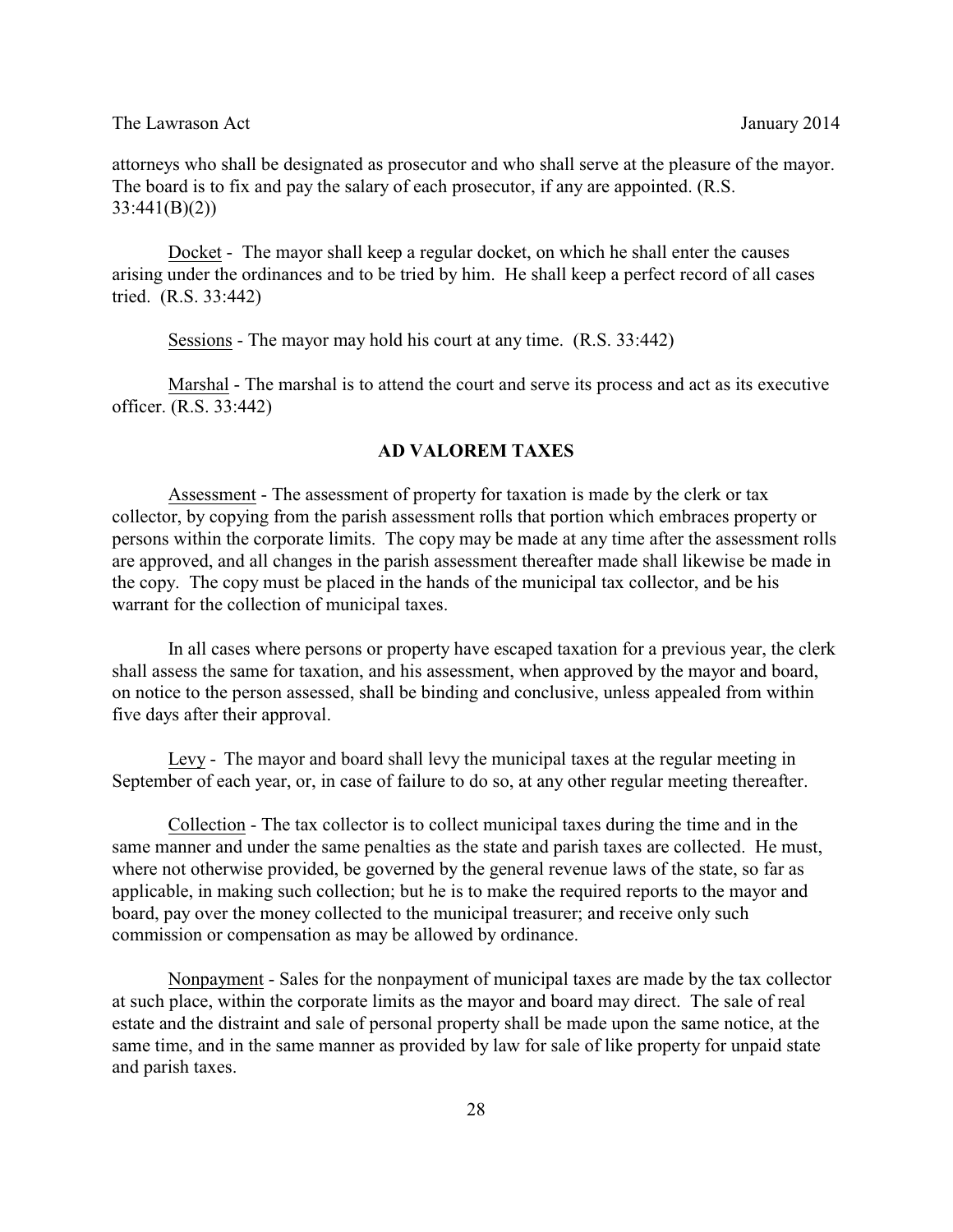The deed to the purchasers for lands so sold shall be filed with the parish clerk of court, and remain subject to redemption for the same length of time, and in the same manner as prescribed for the redemption of land sold for state and parish taxes.

Where lands are offered for sale for unpaid municipal taxes, and a person will not bid therefor, the amount of taxes, damages, and costs due the same shall be struck off to the municipality, and otherwise dealt with as lands which are sold to the state for delinquent state and parish taxes. The board may pay the state and parish taxes on lands thus acquired by it, and collect the money thus paid, with the damages and interest allowed individuals in similar cases under the general revenue laws of the state, from the date of such payment, upon the redemption of the lands from the municipal sale.

The deeds of the tax collectors to individuals and a list of the lands sold to the municipality, which shall be made as required to be made by the state and parish collector, shall be filed within 10 days after the tax sale, with the municipal clerk. Each shall have the same force and effect, and confer the same right, and be entitled to the same remedies, as deeds and lists made for delinquent taxes by the state and parish tax collector, but such title shall be subject to a title acquired under a sale for state and parish taxes. (R.S. 33:461)

## **EXPENDITURES AND WARRANTS**

All expenditures of money for any purpose whatever shall be in pursuance of a specific appropriation made by order and in no other manner and shall be made in accordance with the Public Bid Law. Every warrant drawn on the treasury shall express on its face to whom issued and for what purpose allowed; and the ordinance authorizing its issue shall be cited by minute book and page, in or upon it. (R.S. 33:462)

*Mayor may not expend municipal funds without a specific appropriation. (AGO 00-439)]*

*As all monies belonging to municipality are subject to control of the mayor and board, chief of police is subject to municipal regulations concerning the issuance of purchase orders. (AGO 93- 75)* 

*Once funds are budgeted and appropriated to police department pursuant to ordinance, authority to allocate expenditure of these funds rests with elected chief of police. (Doyle v. City of Harahan, App. 5 Cir. 1992, 610 So. 2d 272; AGO 99-406)* 

*Board, constituting legislative branch of municipal government, has no duty to approve payment of bills by mayor. (AGO 89-90)]*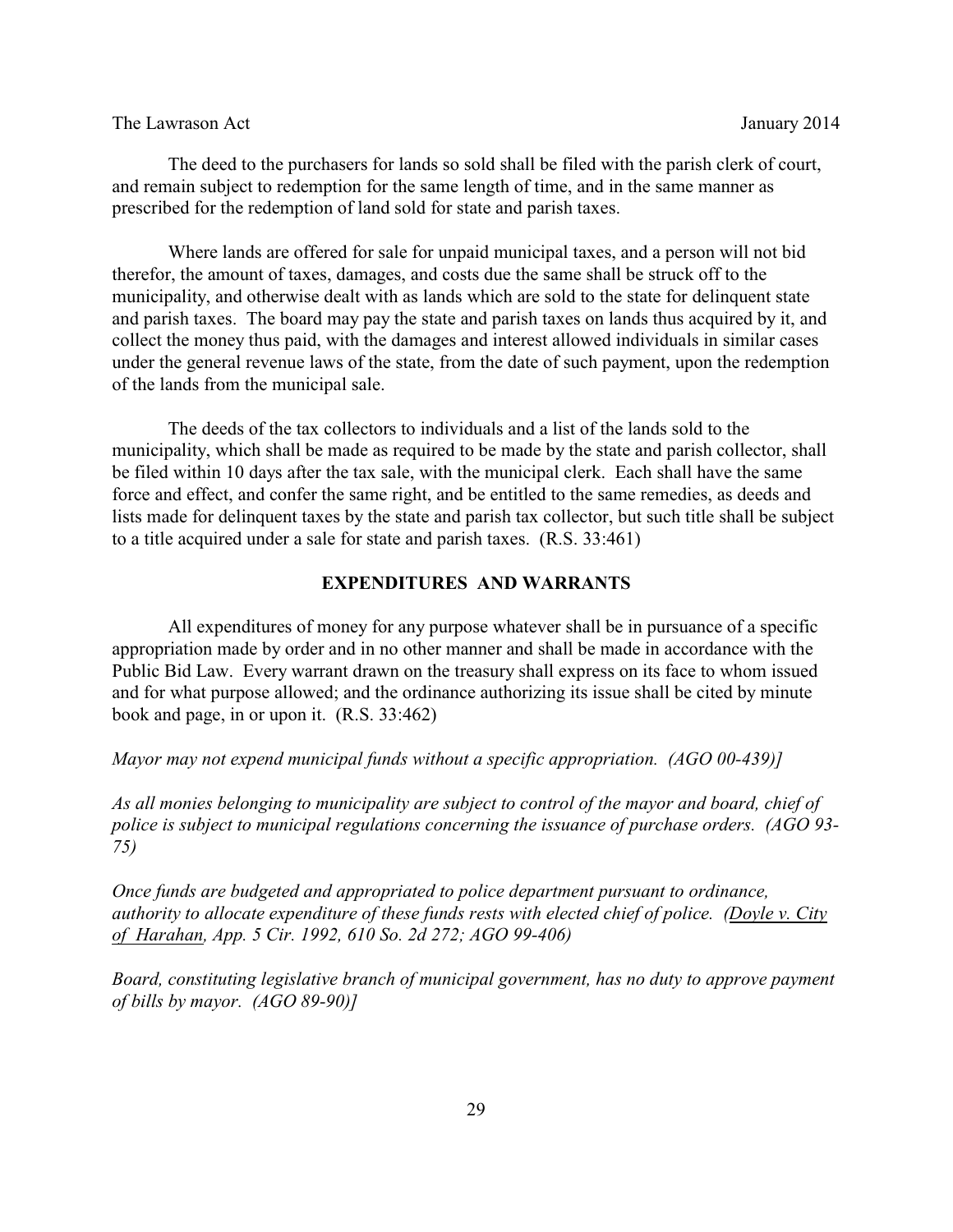# **ANNUAL FINANCIAL STATEMENT**

The mayor and board are to produce an annual financial statement of the municipality in accordance with generally accepted accounting principles. The minutes of the board must acknowledge that the financial statements have been produced and are available for public inspection. A copy of the annual financial statement must be transmitted to the legislative auditor within six months of the close of the fiscal year. (R.S. 33:463)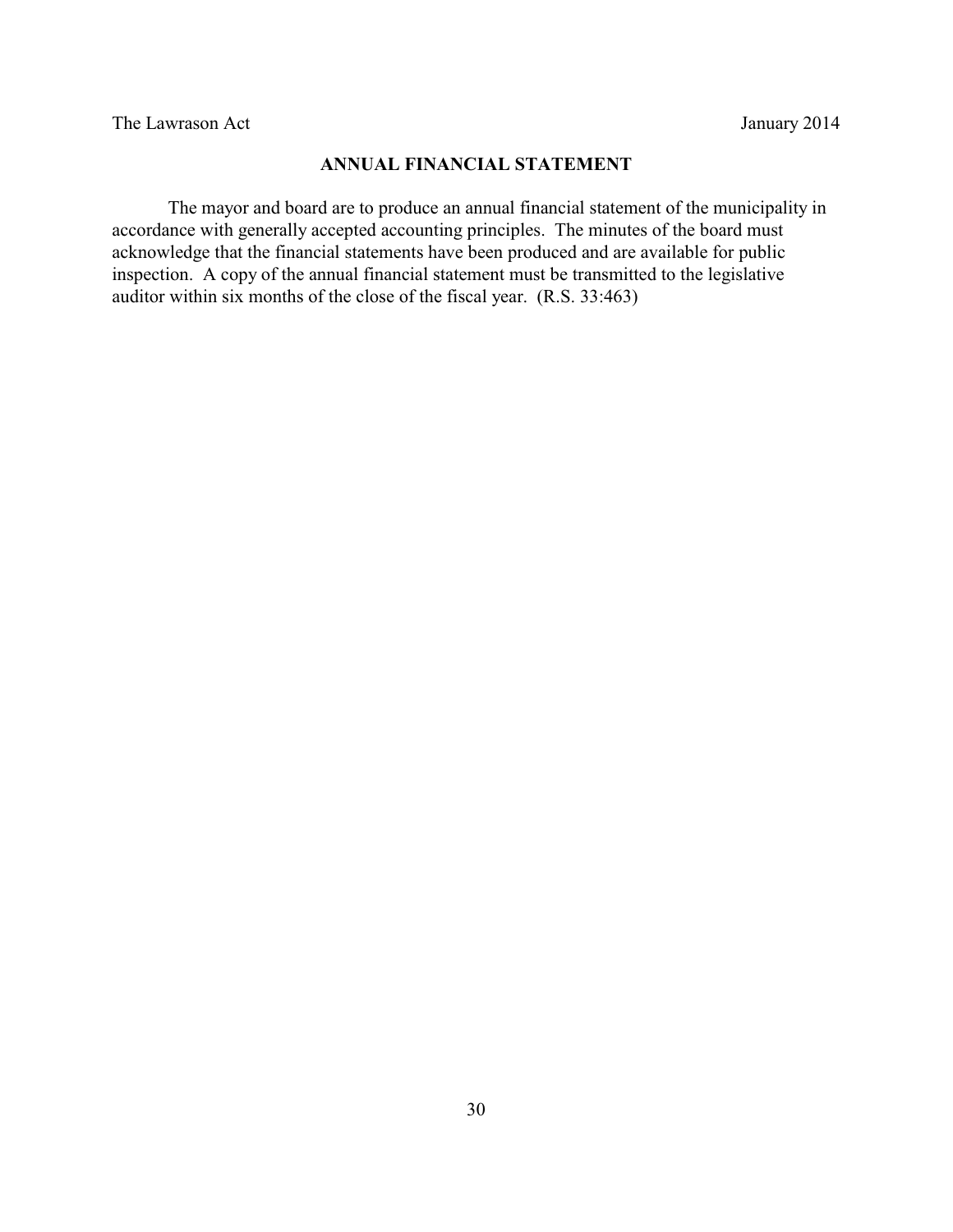# **LOCAL PROVISIONS**

| Municipality  | <b>Subject Matter</b>                                                                                                     |
|---------------|---------------------------------------------------------------------------------------------------------------------------|
| Albany -      | authority to appoint court magistrate (R.S. 33:441.22)                                                                    |
| Addis -       | authority to appoint court magistrate (R.S. 33:441.16)                                                                    |
| Amite City -  | discipline of personnel by chief of police (R.S. 423.17)                                                                  |
| Basile -      | authorizes mayor to impose additional court costs (R.S. 33:447.8)                                                         |
| Benton -      | authorizes mayor to impose additional court costs (R.S. 33:447.2)                                                         |
| Berwick -     | authorizes appointment of court magistrate (R.S. 33:445)                                                                  |
| Bienville -   | authorizes election to abolish office of chief of police $(R.S. 33:381(C)(28))$                                           |
| Blanchard -   | authorizes mayor to impose additional court costs (R.S. 33:447.2)                                                         |
| Boyce -       | chief of police authorized to effect disciplinary action on police personnel without                                      |
|               | approval of municipal governing authority. $(R.S. 33:423(C)(1)(b))$                                                       |
|               | chief of police authorized to appoint police personnel, including authority to make                                       |
|               | provisional appointments, subject to budgetary limitations of chief pertaining to                                         |
|               | the number of allotted positions for police department, subject to mayor's                                                |
|               | concurrence. $(R.S. 33:423(C)(2)(b))$                                                                                     |
| Broussard -   | authority to appoint court magistrate (R.S. 33:441.26)                                                                    |
|               | discipline of personnel by chief of police (R.S. 33:423.15)                                                               |
| Brusly -      | authorizes mayor to impose additional court costs (R.S. 33:447.2)                                                         |
| Carencro -    | discipline of personnel by chief of police (R.S. 33:423.16)                                                               |
| Castor -      | authority for appointed chief of police (R.S. $33:381(C)(9)$ )                                                            |
| Central -     | creates mayor's court (R.S. 33:453)                                                                                       |
|               | authority to appoint court magistrate (R.S. 33:441.31)                                                                    |
| Cheneyville - | appointed chief of police (R.S. $33:381(C)(19)$ )                                                                         |
| Clarks -      | creates mayor's court (R.S. 33:451)                                                                                       |
| Clinton -     | authorizes mayor to impose additional court costs (R.S. 33:447.3)                                                         |
| Cottonport -  | authority to appoint court magistrate (R.S. 33:441.8)                                                                     |
| Delcambre -   | authority to appoint court magistrate (R.S. 3:441.3)<br>authorizes mayor to impose additional court costs (R.S. 33:447.2) |
|               | Denham Springs - exception to having tax collector (R.S. $33:381(D(2)$ and R.S. $33:461(C)(2))$ )                         |
| DeQuincy -    | authority to appoint court magistrate (R.S. 33:441.15)                                                                    |
|               | authorizes mayor to impose additional court costs (R.S. 33:447.1)                                                         |
|               | authorizes mayor to appoint one or more attorneys as magistrate (R.S. 33:441.15)                                          |
| Dry Prong -   | appointed chief of police (R.S. $33:381(C)(27)$ )                                                                         |
| Duson -       | appointed chief of police (R.S. $33:381(C)(29)$ )                                                                         |
| Elton -       | authorizes mayor to impose additional court costs (R.S. 33:447.5)                                                         |
| Erath -       | permits alderman to enter into contracts with town (R.S. 33:385(C))                                                       |
|               | authority to appoint court magistrate (R.S. 33:441.9)                                                                     |
|               | authorizes mayor to impose additional court costs (R.S. 33:447.2)                                                         |
|               |                                                                                                                           |

31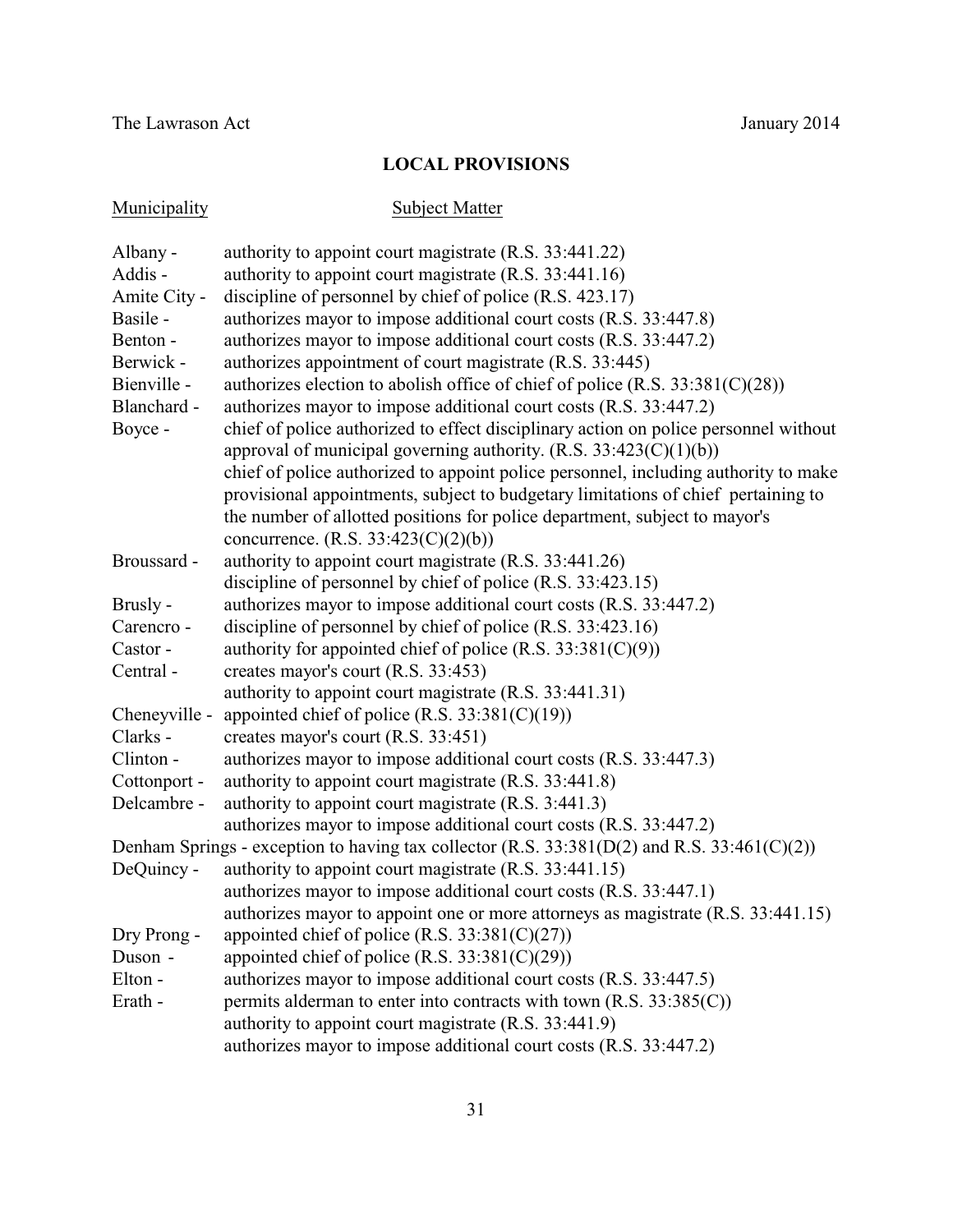| Municipality   | <b>Subject Matter</b>                                                                     |  |  |  |
|----------------|-------------------------------------------------------------------------------------------|--|--|--|
| Evergreen -    | authority to appoint court magistrate (R.S. 33:452)                                       |  |  |  |
|                | authority to appoint court magistrate (R.S. 33:441.30)                                    |  |  |  |
| Ferriday -     | authority to appoint court magistrate (R.S. 33:441.14)                                    |  |  |  |
| Forest-        | creates mayor's court (R.S. 33:447)                                                       |  |  |  |
|                | Golden Meadow - authorizes mayor to impose additional court costs (R.S. 33:447.2)         |  |  |  |
| Goldona-       | provides for election to abolish office of chief of police upon recommendation            |  |  |  |
|                | of mayor (R.S. 33:381(C)(32)) (Act 134)                                                   |  |  |  |
| Gonzales -     | appointment, discipline, & discharge of personnel by police chief (R.S. 33:423.8)         |  |  |  |
| Grambling -    | appointed chief of police (R.S. $33:381(C)(23)$ )                                         |  |  |  |
| Gramercy -     | authority to appoint court magistrate (R.S. 33:441.29)                                    |  |  |  |
|                | additional costs in mayor's court (R.S. 33:447.7)                                         |  |  |  |
| Grand Cane -   | appointed chief of police and authorizes board of aldermen, on mayor's                    |  |  |  |
|                | recommendation, to abolish office. $(R.S. 33:381(C)(17))$                                 |  |  |  |
| Grand Isle -   | appointment, discipline, & discharge of personnel by police chief (R.S. 33:423.13)        |  |  |  |
| Greenwood -    | authority to appoint chief of police (R.S. $33:381(C)(22)$ )                              |  |  |  |
|                | authorizes mayor to impose additional court costs (R.S. 33:447.2)                         |  |  |  |
| Gretna -       | appointment and discharge of personnel by chief of police (R.S. 33:423.3)                 |  |  |  |
|                | authority to appoint court magistrate (R.S. 33:441.20)                                    |  |  |  |
| Gueydan -      | restrictions on compensation increases for officials and employees. (R.S. 33:364)         |  |  |  |
| Harahan -      | authority to enact term limits for officials (R.S. 33:383.1)                              |  |  |  |
|                | appointment and discharge of personnel by chief of police (R.S. 33:423.2)                 |  |  |  |
|                | authority to appoint court magistrate (R.S. 33:443)                                       |  |  |  |
| Heflin -       | establishes mayor's court (R.S. 33:449)                                                   |  |  |  |
| Hessmer-       | authority to appoint court magistrate (R.S. 33:441.23)                                    |  |  |  |
| Hosston -      | creates mayor's court (R.S. 33:454)                                                       |  |  |  |
| Ida-           | creates mayor's court (R.S. 33:441.32)                                                    |  |  |  |
|                | Independence - appointment and discharge of personnel by chief of police (R.S. 33:423.21) |  |  |  |
| Iowa-          | authority to appoint court magistrate (R.S. 33:441.11)                                    |  |  |  |
|                | discipline of personnel by chief of police (R.S. 33:423.12)                               |  |  |  |
| Jamestown -    | authority for appointed chief of police (R.S. $33:381(C)(8)$ )                            |  |  |  |
| Jean Lafitte - | authority to appoint court magistrate (R.S. 33:441.2)                                     |  |  |  |
|                | authority to appoint chief of police (R.S. $33:381(C)(30)$ )                              |  |  |  |
|                | authorizes mayor to impose additional court costs (R.S. 33:447.2)                         |  |  |  |
| Jena -         | authority to appoint court magistrate (R.S. 33:441.25)                                    |  |  |  |
| Jonesboro -    | authority to appoint court magistrate (R.S. 33:441.19)                                    |  |  |  |
|                | name town hall (R.S. 33:365)                                                              |  |  |  |
| Jonesville -   | authority for mayor pro tempore to preside in court (R.S. 33:441.4)                       |  |  |  |
| Kaplan -       | authority over personnel by police chief (R.S. 33:423.24)                                 |  |  |  |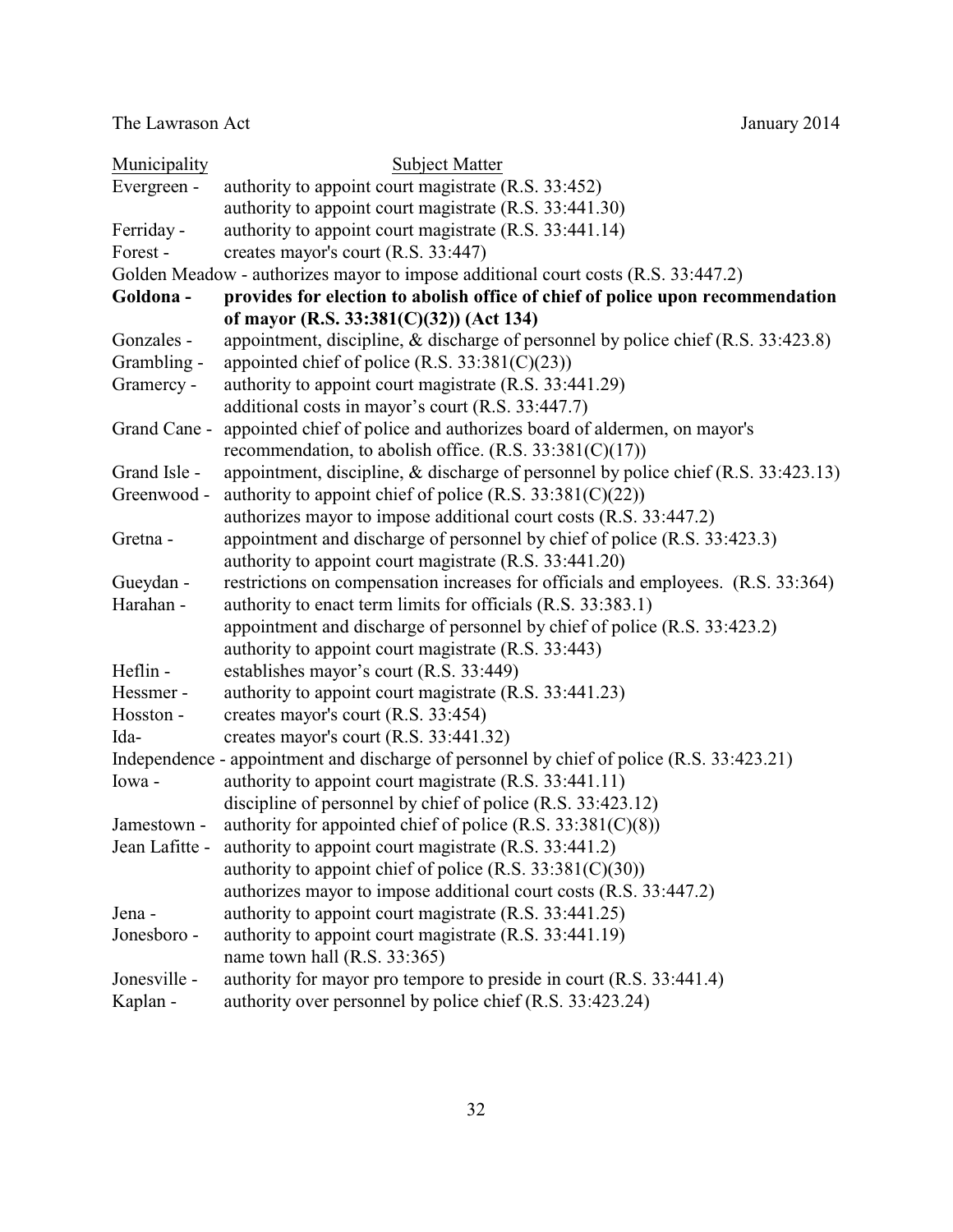| Municipality  | <b>Subject Matter</b>                                                             |
|---------------|-----------------------------------------------------------------------------------|
| Kenner -      | authority to appoint court magistrates (R.S. 33:441.1(A))                         |
|               | authority to institute prosecution by affidavit or information (R.S. 33:441.1(B)) |
|               | authorizes clerk of court to use electronic signature or facsimile signature      |
|               | of prosecuting attorney to bills of information $(R.S. 33:441.1(B)(3))$           |
|               | creates and provides for animal hearing officer $(R.S. 33:441.1(C))$              |
| Kinder-       | authorizes mayor to impose additional court costs (R.S. 33:447.2)                 |
| Lake Charles  | - authorizes proration of ad valorem taxes on annexed property                    |
|               | (R.S. 33:461(A)(1)(b))                                                            |
| Lecompte -    | appointed chief of police (R.S. $33:381(C)(18)$ )                                 |
| Lisbon -      | appointed chief of police (R.S. $33:381(C)(26)$ )                                 |
| Livingston -  | discipline of personnel by chief of police (R.S. 33:423.18)                       |
| Lockport -    | authority to appoint court magistrate (R.S. 33:441.10)                            |
|               | authorizes mayor to impose additional court costs (R.S. 33:447.10)                |
| Logansport -  | authority to appoint chief of police (R.S. $33:381(C)(2)$ )                       |
| Longstreet -  | authority to appoint chief of police (R.S. $33:381(C)(21)$ )                      |
| Loreauville - | appointed chief of police (R.S. $33:381(C)(11)$ )                                 |
|               | authority to appoint court magistrate (R.S. 33:441.21)                            |
| Lutcher-      | authority to appoint court magistrate (R.S. 33:441.28)                            |
|               | additional costs in mayor's court (R.S. 33:447.6)                                 |
| Mandeville -  | law enforcement jurisdiction of governing authority (R.S. 33:423.1)               |
| Mansura -     | authority to appoint court magistrate (R.S. 33:441.7)                             |
| Maurice -     | permits nonresident to be elected chief of police (R.S. 33:385.1(A))              |
|               | authority to appoint court magistrate (R.S. 33:441.5)                             |
| McNary -      | authority to appoint chief of police or abolish the office $(R.S. 33:381(C)(20))$ |
|               | Moreauville - appointed chief of police $(R.S. 33:381(C)(10))$                    |
|               | Napoleonville - authority for appointed chief of police $(R.S. 33:381(C)(3))$     |
|               | exception to qualifications for elected chief of police (R.S. 33:385.1)           |
| New Llano -   | creates mayor's court (R.S. 33:448)                                               |
|               | authorizes mayor to impose additional court costs (R.S. 33:448)                   |
| New Roads -   | authority to appoint court magistrate (R.S. 33:441.27)                            |
| Norwood -     | appointed chief of police $(R.S. 33:381(C)(6))$                                   |
| Oak Grove -   | authorizes mayor to impose additional court costs (R.S. 33:447.2)                 |
| Oak Ridge -   | appointed chief of police (R.S. $33:381(C)(12)$ )                                 |
| Oakdale -     | special election for elected chief of police. $(R.S. 33:381(C)(1))$               |
| Oil City -    | appointed chief of police (R.S. $33:381(C)(15)$ )                                 |
| Palmetto -    | academic scholarships. (R.S. 33:363)                                              |
| Patterson -   | appointment and discharge of personnel by chief of police (R.S. 33:423.7)         |
|               | authority to appoint court magistrate (R.S. 33:446)                               |
| Pearl River - | appointment and discharge of personnel by chief of police (R.S. 33:423.22)        |
| Plaucheville- | appointed chief of police (R.S. $33:381(C)(5)$ )                                  |